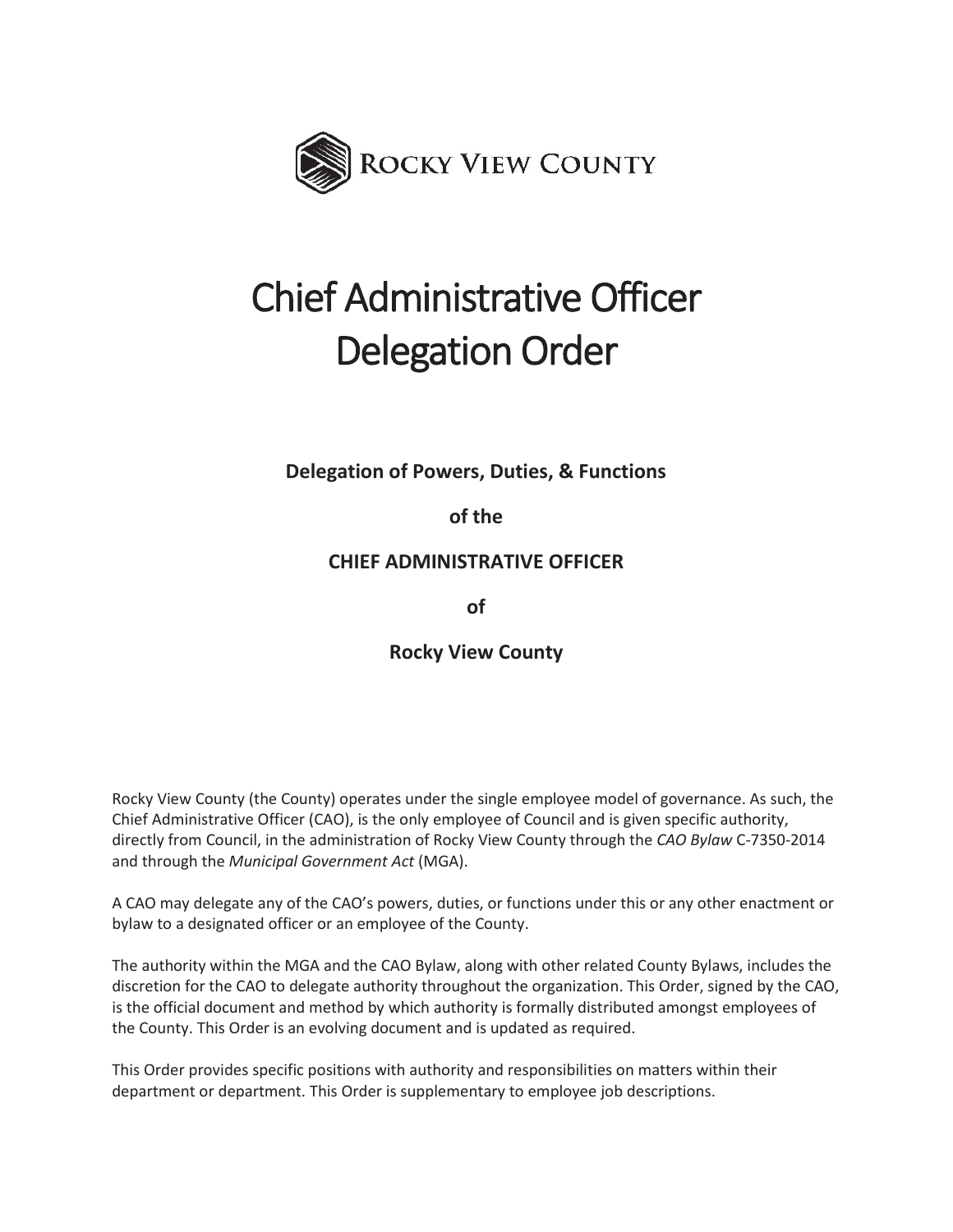

# Contents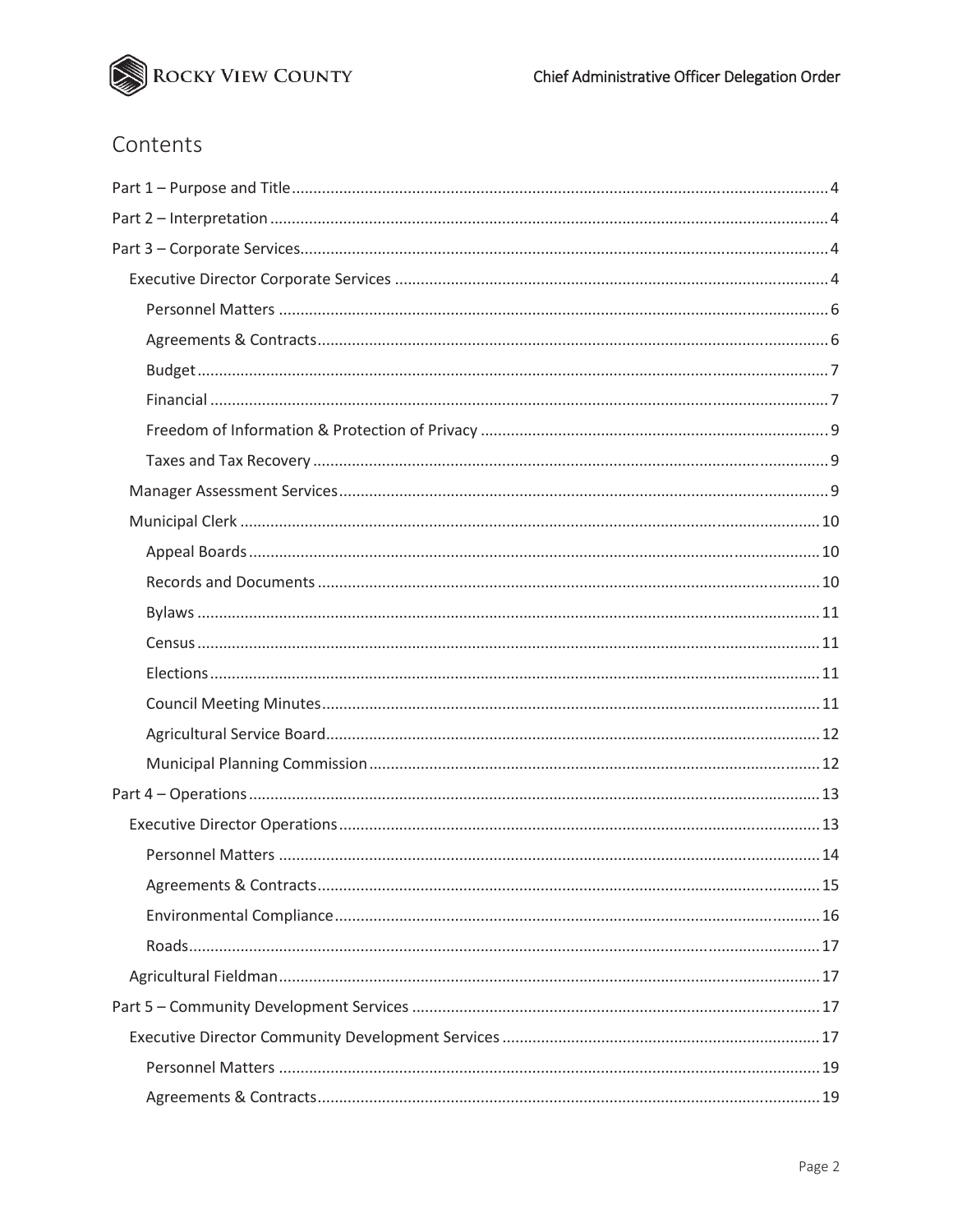# ROCKY VIEW COUNTY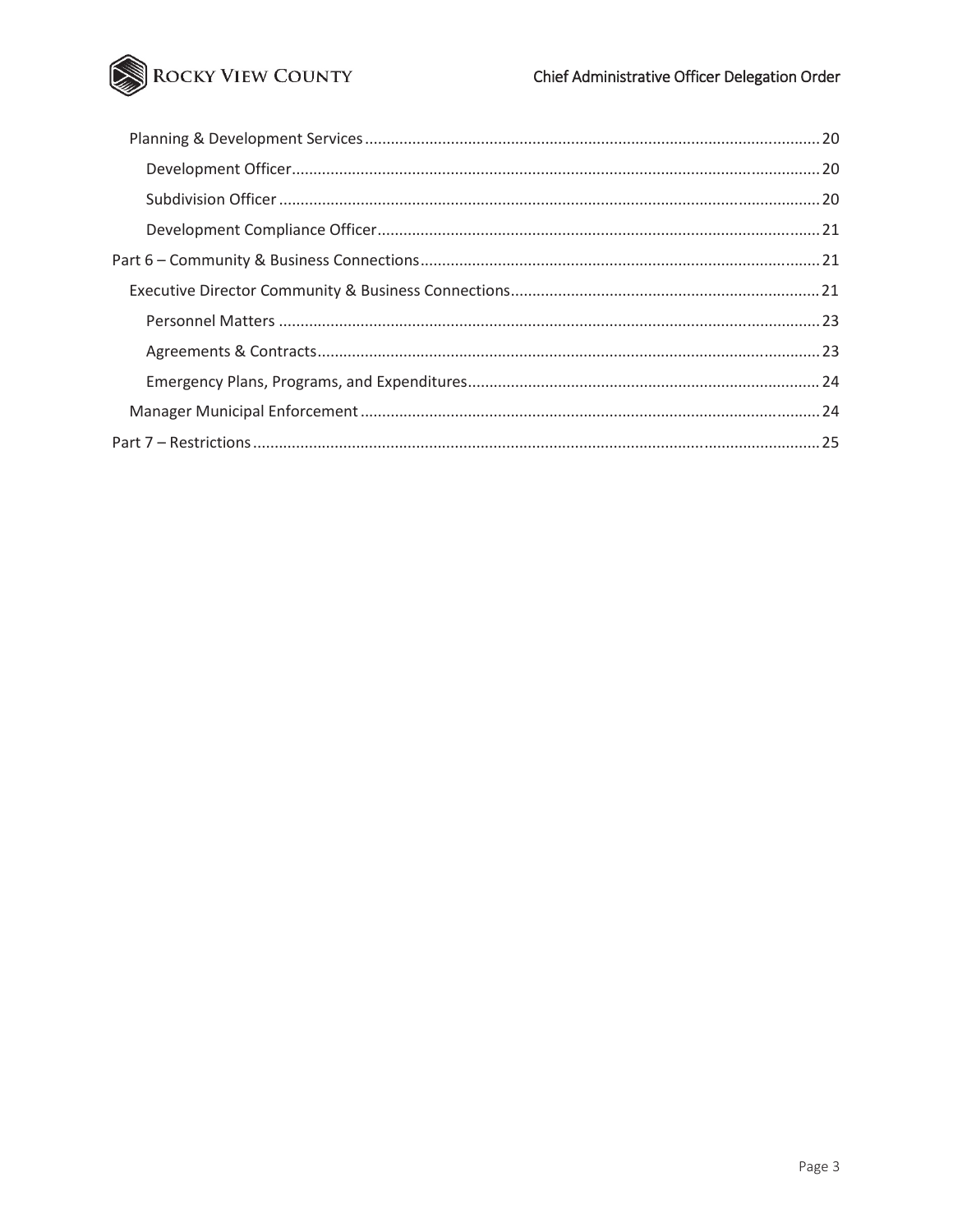

# Part 1 – Purpose and Title

- 1 The purpose of this Order is to delegate the powers, duties, and functions of the Chief Administrative Officer (the CAO), being the duly appointed administrative head of Rocky View County (the County).
- 2 This Order is to be known as the CAO Delegation Order.

# Part 2 – Interpretation

- 3 In this Order:
	- (1) the terms used have the same meanings as those used in the *Municipal Government Act*, RSA 2000, c M-26 (the "MGA"), unless otherwise noted;
	- (2) any reference to a particular position includes any person holding that position or in the absence of that such person, the delegation refers to the person officially acting in that position;
	- (3) if Council has delegated authority to a particular position, other than the position named herein, the Council delegation shall prevail;
	- (4) if an existing delegation conflicts with this delegation, this Order shall prevail; and
	- (5) the delegations relate only to funds included in a budget approved by Council.
- 4 Delegates must consult the CAO if any of the delegated powers in this Order require clarification generally or with respect to a particular matter.

# Part 3 – Corporate Services

Executive Director Corporate Services

- 5 The following departments report to the Executive Director Corporate Services:
	- (1) Assessment Services;
	- (2) Employee Relations;
	- (3) Financial Services;
	- (4) Legal & Land Administration; and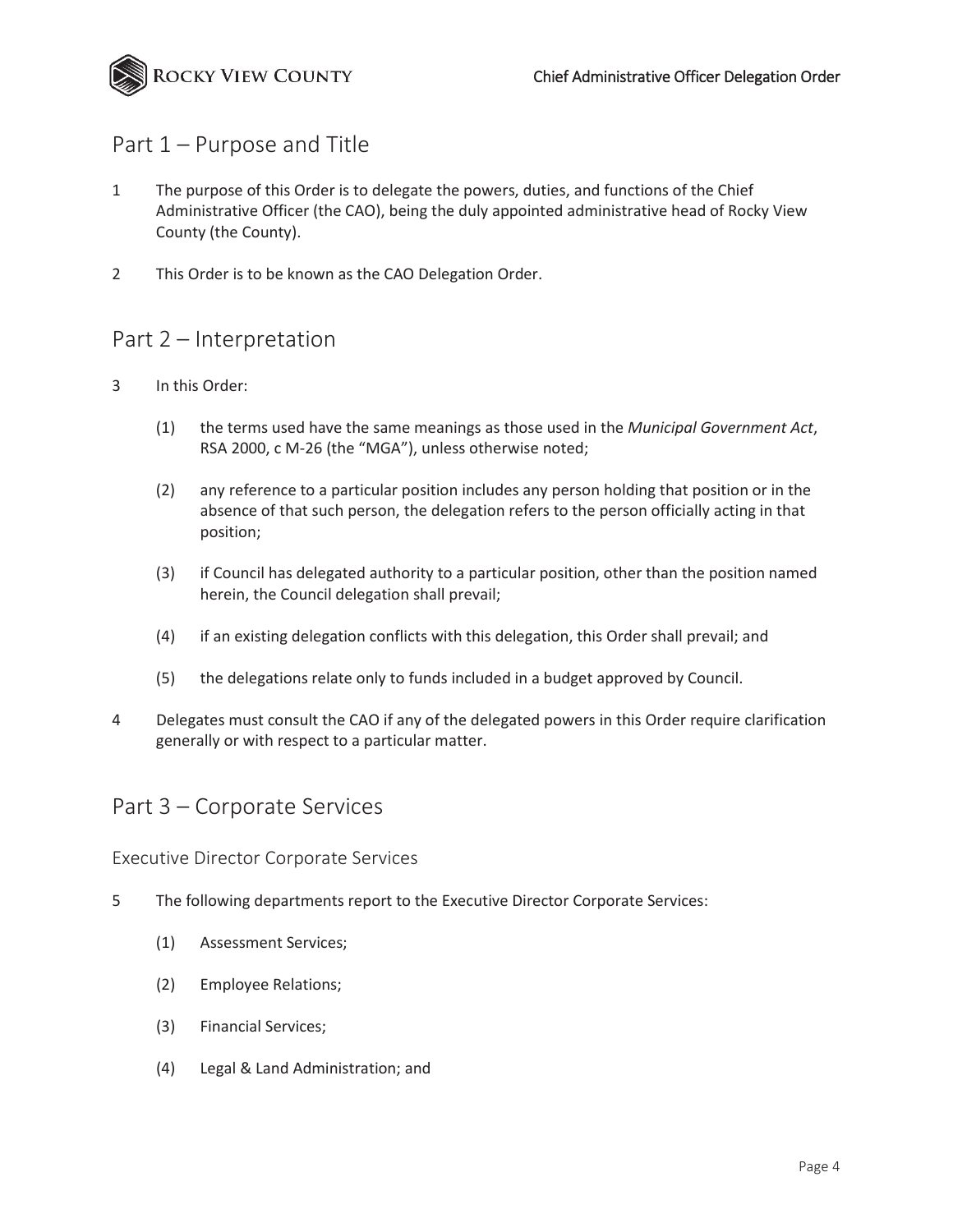

- (5) Municipal Clerk's Office.
- 6 With respect to the duties, powers, and functions of the CAO, the CAO makes the following delegation to the Executive Director Corporate Services to:
	- (1) implement all administrative policies, procedures, standards, and guidelines for all matters within the powers of the CAO;

*CAO Bylaw* s. 3.4.12

- (2) instruct legal counsel on any matters involving any potential legal and administrative proceedings involving the County, and without limiting the foregoing:
	- (a) provide legal services to Council, committees, and departments that report to this Executive Director;
	- (b) appear in all legal and administrative proceedings, including commencing, defending, and intervening in them to define, enforce, and defend the legal and equitable rights of the County and such other boards, authorities, agencies, and other entities as may be required by Council; and
	- (c) grant and revoke all Powers of Attorney allowing staff of Corporate Services to execute all required documents, including without limitation, discharges, postponements, and affidavits pertaining to land, or an interest therein, including those granted prior to the passing of the *CAO Bylaw* C-7350-2014 on April 22, 2014;

*CAO Bylaw* s. 3.4.15.3

(3) sign alone all orders, contracts, agreements, documents, and certificates that may be required pursuant to any agreement, contract, bylaw, statute, or enactment within the signing limit of \$1,000,000 for departments reporting to this Executive Director;

- (4) sub-delegate the signing of all orders, contracts, agreements, documents, and certificates that may be required pursuant to any agreement, contract, bylaw, statute, or enactment within the signing limit of \$1,000,000 for departments reporting to the Executive Director within the following signing limits:
	- (a) up to \$40,000 for Managers;
	- (b) up to \$20,000 for Acting Managers; and
	- (c) up to \$5,000 for Supervisors and Team Leads;
- (5) waive or excuse an individual from paying all or part of a rate or fee set in the *Master Rates Bylaw* in accordance with the conditions set out in the *Master Rates Bylaw*, as amended or replaced from time to time;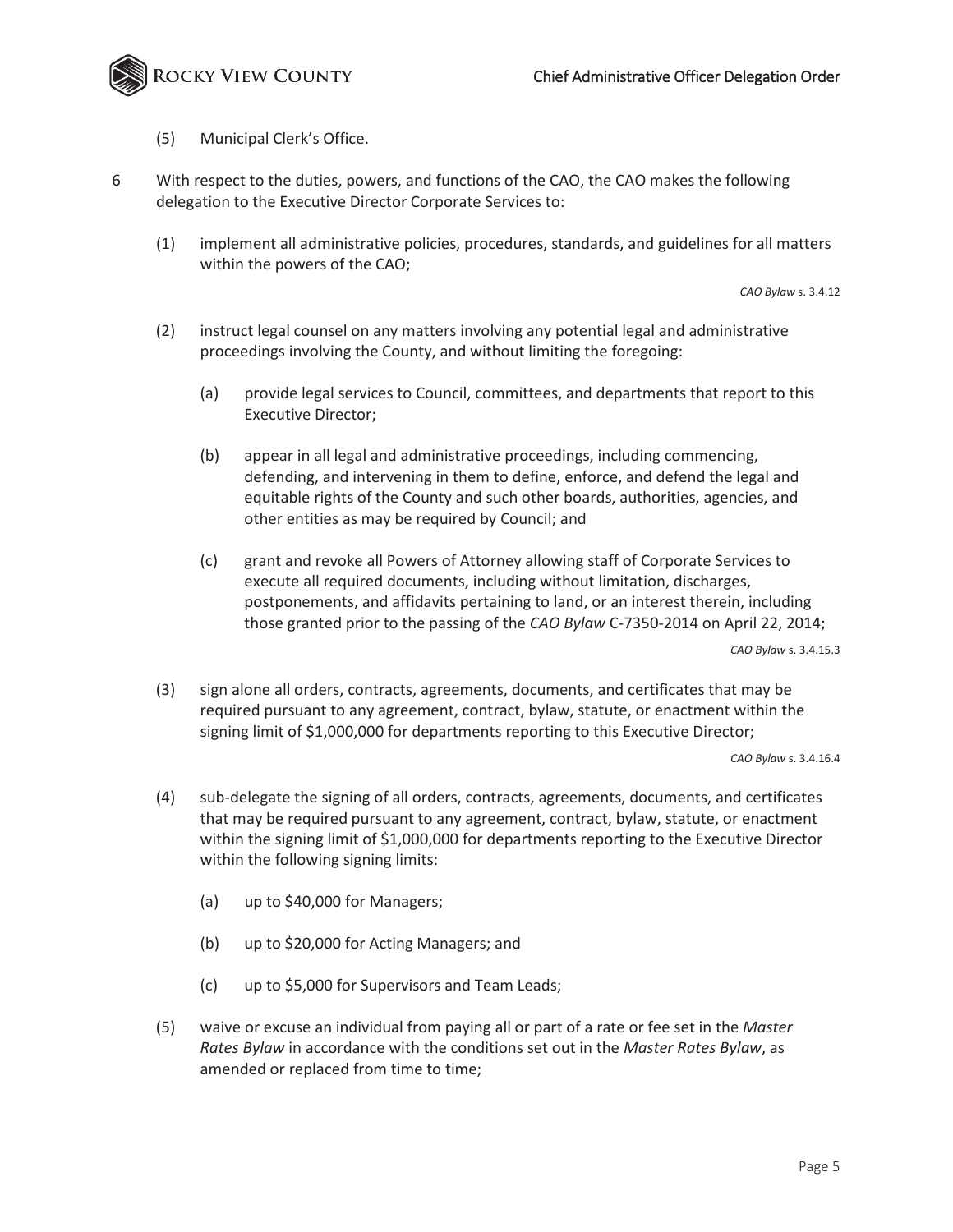

#### Personnel Matters

(6) establish administrative policies for the employees of the departments reporting to this Executive Director so that they can carry out the powers, duties, and functions delegated to those employees;

*CAO Bylaw* s. 3.4.65

(7) approve any application for a leave of absence without pay for an employee of a department reporting to this Executive Director when the employee is seeking to be nominated as a candidate in a municipal election;

> *Local Authorities Election Act* (LAEA) s. 22(5) *CAO Bylaw* s. 3.4.66

(8) supervise, evaluate, direct, hire, fire, discipline, terminate, demote, promote, and transfer employees of the departments that report to this Executive Director;

*CAO Bylaw* s. 3.4.67

#### Agreements & Contracts

(9) for purposes related to the operations of the departments reporting to this Executive Director, retain the services of any individual or corporation, enter into agreements and contracts, and complete all necessary documents required for the provision of such services, provided the expenditure does not exceed the amount approved by Council in its annual budget;

*CAO Bylaw* s. 3.4.27

(10) approve and enter into agreements with external agencies, including other municipalities, for the provision of County goods and services for departments that report to this Executive Director on, at minimum, a full cost-recovery basis;

*CAO Bylaw* s. 3.4.29

- (11) award tenders and enter into agreements and contracts, for the departments that report to this Executive Director, required for the completion of such tenders, in accordance with approved policies subject to the:
	- (a) expenditure being included in an approved budget; and
	- (b) tender being subject to a competitive process;

*CAO Bylaw* s. 3.4.35

(12) approve and enter into documents, consents, approvals, acknowledgments, and certificates required for or incidental to any agreement, contract, tender or investment by the departments reporting to this Executive Director;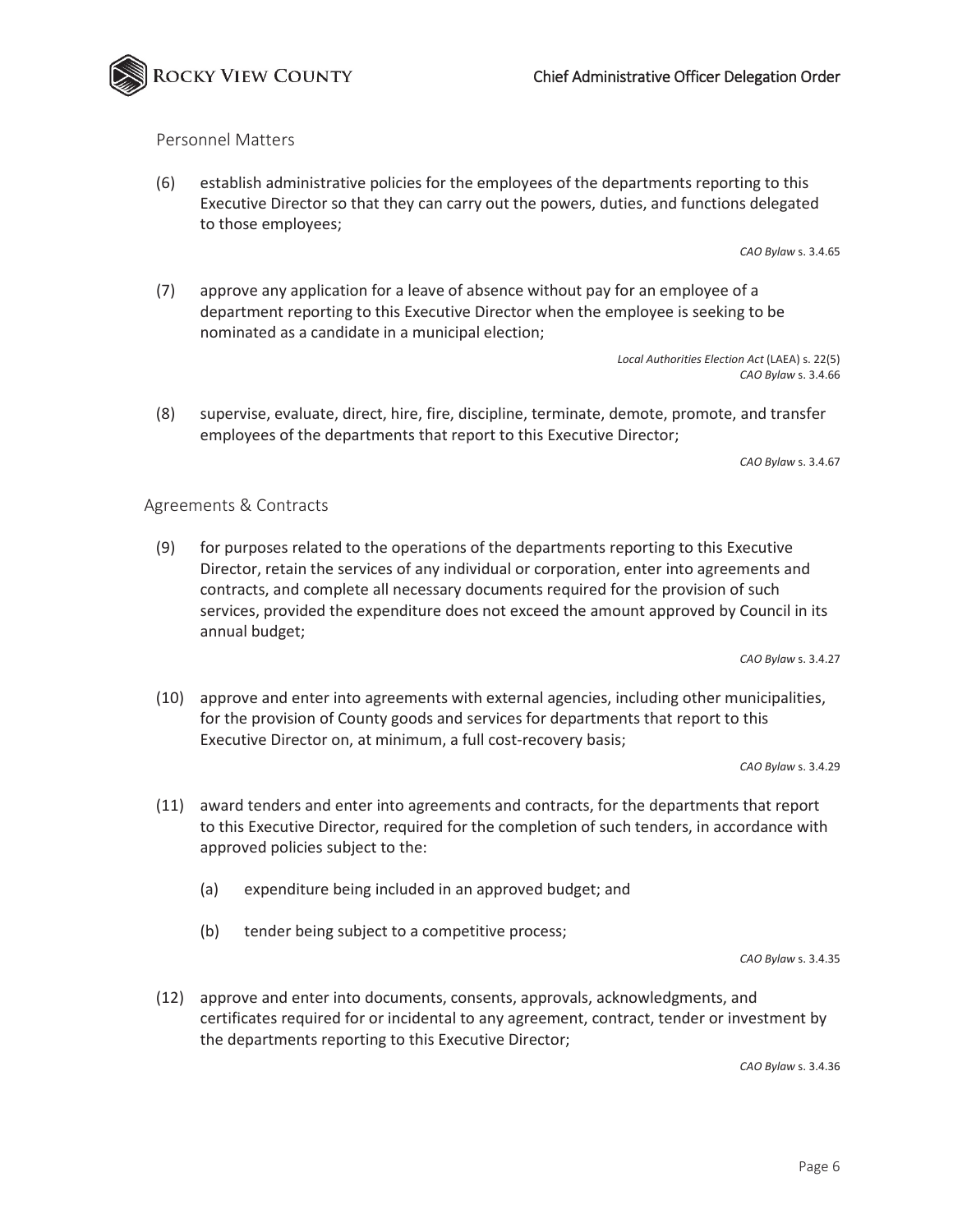(13) make application for, and enter into provincial, federal and other grant funding agreements relating to services provided by the departments that report to this Executive Director;

*CAO Bylaw* s. 3.4.38

(14) approve the settlement of actions, claims, or demands, by or against the County, including prejudgment interest and court costs up to a maximum of \$50,000.

*CAO Bylaw* s. 3.4.53.4

(15) approve and enter into all agreements and contracts necessary to provide insurance coverage for the County;

*CAO Bylaw* s. 3.4.30

(16) register on behalf of the County and pursuant to any statute or enactments, all forms of intellectual property, including, without limitation trademarks, official marks, copyrights, designs, and patents;

*CAO Bylaw* s. 3.4.39

(17) approve and enter into agreements and contracts involving the lease of land or buildings at current fair market value where the County is the lessee or lessor, provided that the term shall not exceed five years, exclusive of renewals;

*CAO Bylaw* s. 3.4.37

Budget

(18) monitor, prepare, and submit to Council for approval, the annual operating and capital budgets;

*CAO Bylaw* ss. 3.4.41, 3.4.53.2

(19) monitor and control expenditures within the budgets approved by Council;

*CAO Bylaw* s. 3.4.42

(20) authorize budget reallocations permitting the transfer of expenses and incomes for the same or similar purposes;

*CAO Bylaw* s. 3.4.43

Financial

(21) advise Council and make recommendations about the financial condition of the County;

*CAO Bylaw* ss. 3.4.2.2, 3.4.44

(22) sign cheques and other negotiable instruments, along with the Reeve, or any other person authorized by Council;

> MGA s. 213(4)(a) *CAO Bylaw* s. 3.4.16.3

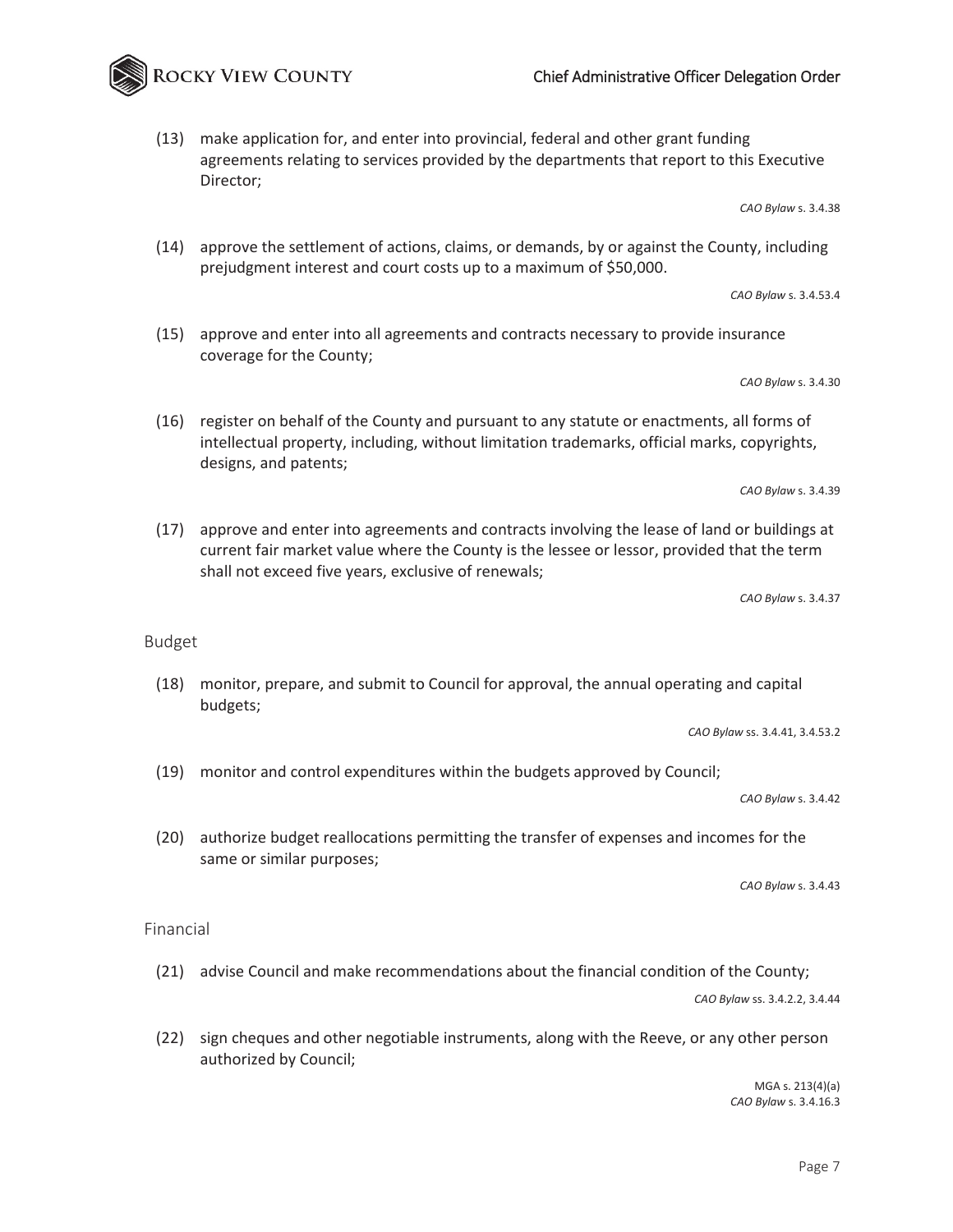(23) negotiate alone, and co-sign with the Reeve, instruments including promissory notes;

MGA s. 213(4)(a)

Chief Administrative Officer Delegation Order

- (24) prepare and sign security agreements for granting security on County assets;
- (25) prepare and sign documents relating to a reduction in security held for performance by contractors;
- (26) ensure that revenues of the County are collected and controlled, and receipts are issued in the manner directed by Council;

*CAO Bylaw* s. 3.4.45

(27) ensure all money belonging to or held by the County is deposited in a bank, credit union, loan corporation, treasury branch or trust company;

*CAO Bylaw* s. 3.4.46

(28) ensure the accounts for authorized expenditures, referred to in the MGA, are paid;

 MGA s. 248(1)(c) *CAO Bylaw* s. 3.4.47

(29) ensure accurate records and accounts are kept of the financial affairs of the County, including items on which a County's debt limit is based and the items included in the definition of the debt for the County;

*CAO Bylaw* s. 3.4.48

(30) ensure that actual revenues and expenditures of the County, compared with the estimates in the operating or capital budget approved by Council, are reported to Council as often as Council directs;

*CAO Bylaw* s. 3.4.49

(31) ensure money invested by the County is invested in accordance with the MGA;

MGA s. 250(1) *CAO Bylaw* s. 3.4.50

(32) prepare and sign banking documents, authorized investments, and open and close accounts;

> MGA s. 270(1) *CAO Bylaw* s. 3.4.53.1

(33) pay any amount which the County is legally required to pay, pursuant to an order or judgment of a court or tribunal of competent jurisdiction, relating to an action, claim, or demand against the County;

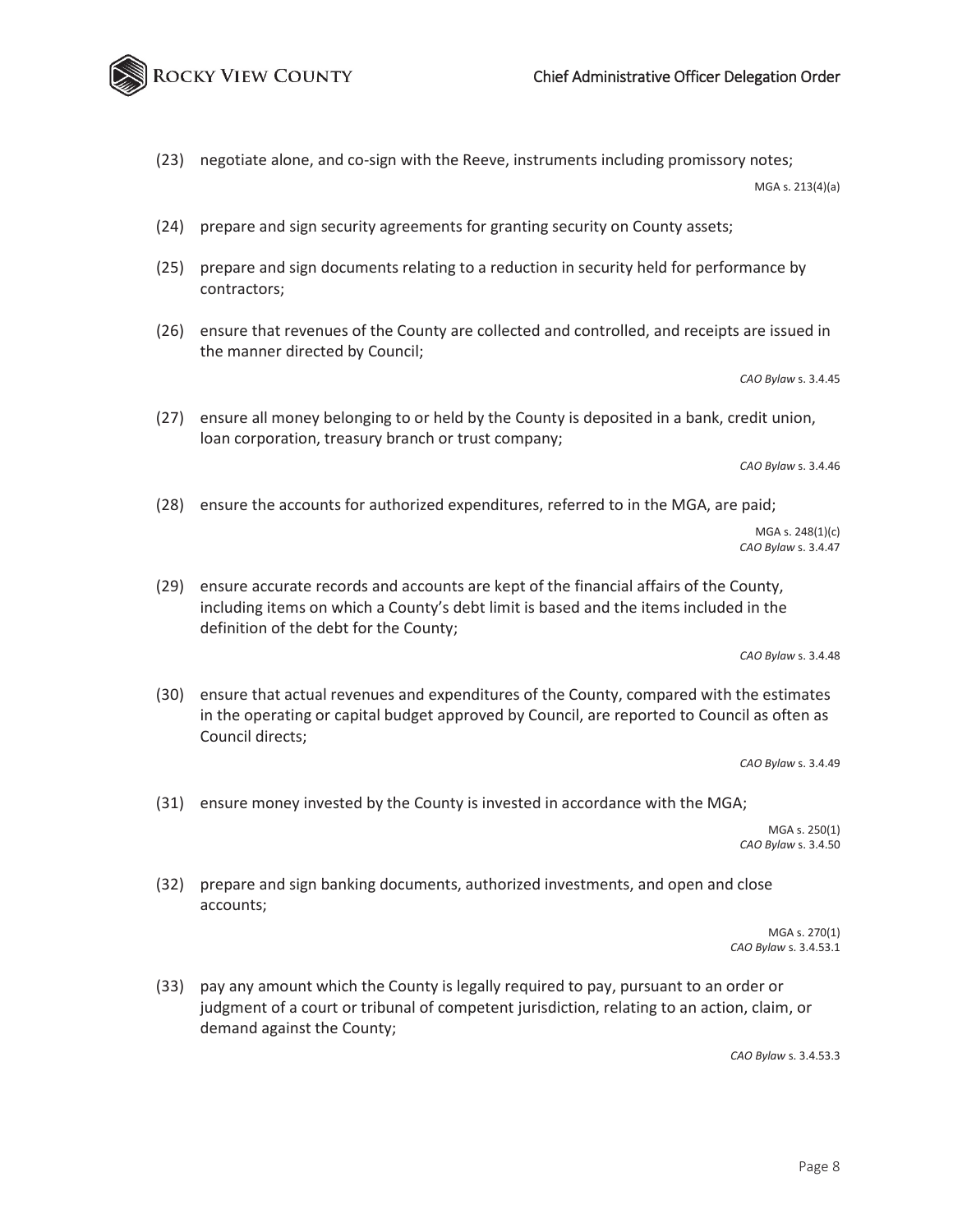



#### Freedom of Information & Protection of Privacy

(34) act as head of the public body within the meaning of the *Freedom of Information and Protection of Privacy Act*, RSA 2000, c F-25, as amended or replaced from time to time;

> *Freedom of Information and Protection of Privacy Act* s. 85(1)(2) *CAO Bylaw* s. 3.4.7

Taxes and Tax Recovery

(35) exercise all of the powers, duties, and functions of the County with respect to taxation, except those powers and duties for which a bylaw is required, under the provisions of the MGA;

*CAO Bylaw* s. 3.4.54

(36) ensure public auctions to recover taxes arrears related to land are carried out in accordance with provisions of the MGA;

> MGA ss. 418-423 *CAO Bylaw* s. 3.4.52

(37) prepare and issue distress warrants, and seize and sell goods pursuant to distress warrants on behalf of the County, for the recovery of tax arrears not related to land, pursuant to the MGA; and

> MGA ss. 437-452 *CAO Bylaw* s. 3.4.18

(38) enter and take possession of a parcel of land or manufactured home offered for sale at public auction, for tax arrears, in the name of the County.

MGA ss. 420, 436.11(2)

#### Manager Assessment Services

- 7 The CAO appoints the Manager Assessment Services, having the qualifications set out in the regulations to the position of designated officer to carry out the functions, duties, and powers of a municipal assessor under the MGA, as municipal assessor and is responsible for, without limiting the general nature of that authority, those portions of the MGA that pertain to:
	- (1) contents of assessment notices;
	- (2) admissible evidence at hearings;
	- (3) assessment rolls and assessment notices; and
	- (4) certifying copies of assessment rolls and assessment notices.

MGA ss. 210(1), 284.2(1) Bylaw C-5151-2000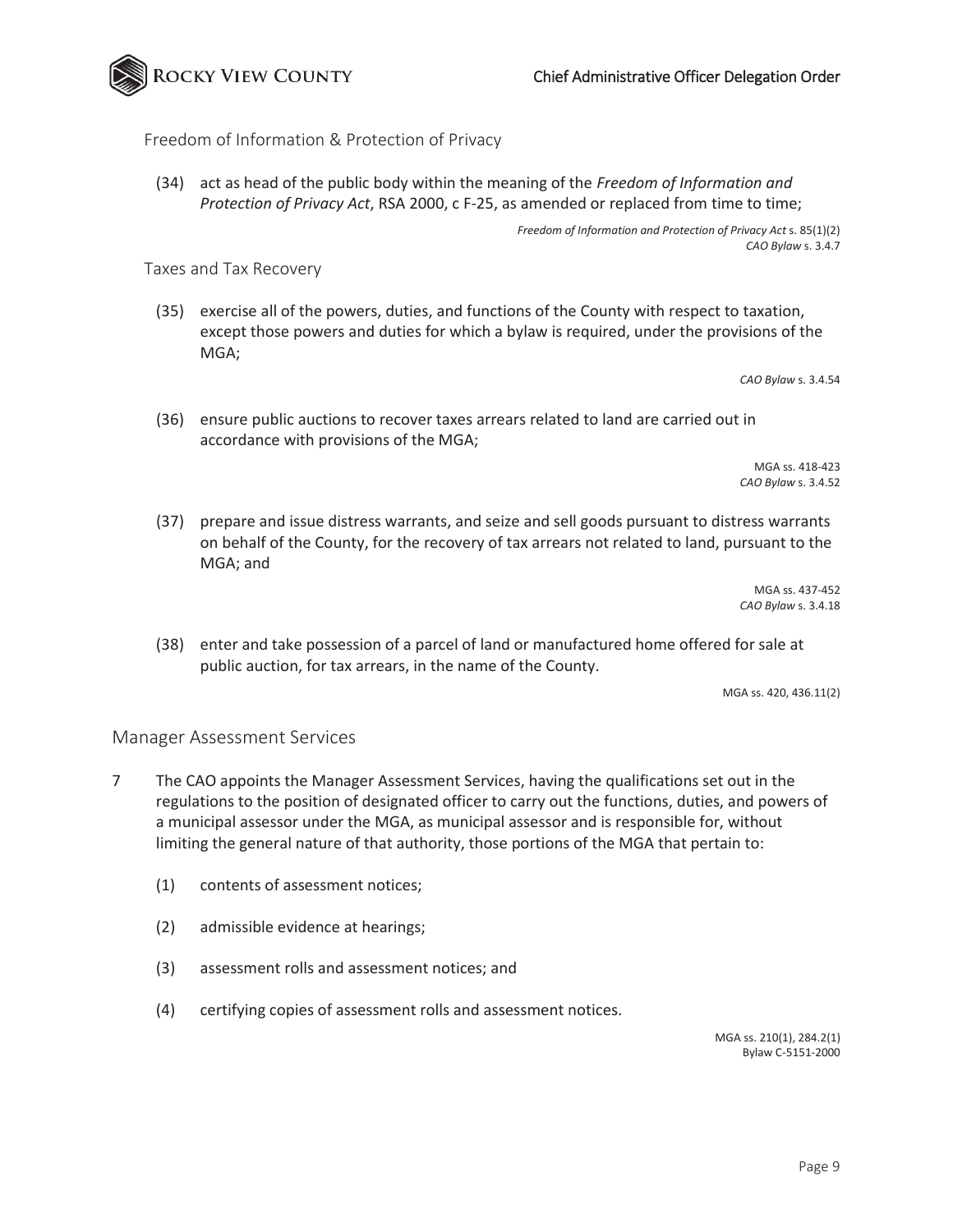

8 With respect to the duties, powers, and functions of the CAO as the administrative head of the County, the CAO delegates to the Manager Assessment Services to ensure assessments, assessment rolls, and tax rolls required by the MGA are prepared in accordance with the MGA and its regulations.

*CAO Bylaw* s. 3.4.51

#### Municipal Clerk

9 With respect to the duties, powers, and functions of the CAO, the CAO makes the following delegation to the Municipal Clerk to:

#### Appeal Boards

(1) act as the clerk of the Assessment Review Boards, the Subdivision and Development Appeal Board, and the Enforcement Appeal Committee. The Municipal Clerk may further delegate the powers, duties, or functions as the clerk of these boards and committee to an employee or employees of the County.

> MGA ss. 456, 627.1(1) *Appeal and Review Panel Bylaw* s. 31 *Assessment Review Boards Bylaw* s. 11 *CAO Bylaw* ss. 3.4.22-3.4.23

(2) provide resources and support, and be responsible for the overall management of the Assessment Review Boards, the Subdivision and Development Appeal Board, and the Enforcement Appeal Committee;

*CAO Bylaw* ss. 3.4.22-3.4.23

#### Records and Documents

(3) be responsible for the overall management of access to information and protection of privacy functions and responsibilities in accordance with the *Freedom of Information and Protection of Privacy Act*;

*CAO Bylaw* s. 3.4.7

(4) ensure that all records and documents of the County are kept safe;

MGA s. 208(1)(b) *CAO Bylaw* s. 3.4.61

(5) ensure the custody of the corporate seal;

MGA s. 272(2) *CAO Bylaw* s. 3.4.6

(6) receive and ensure that the sufficiency of all petitions to Council be determined as set out in the MGA;

> MGA s. 225(1) *CAO Bylaw* s. 3.4.9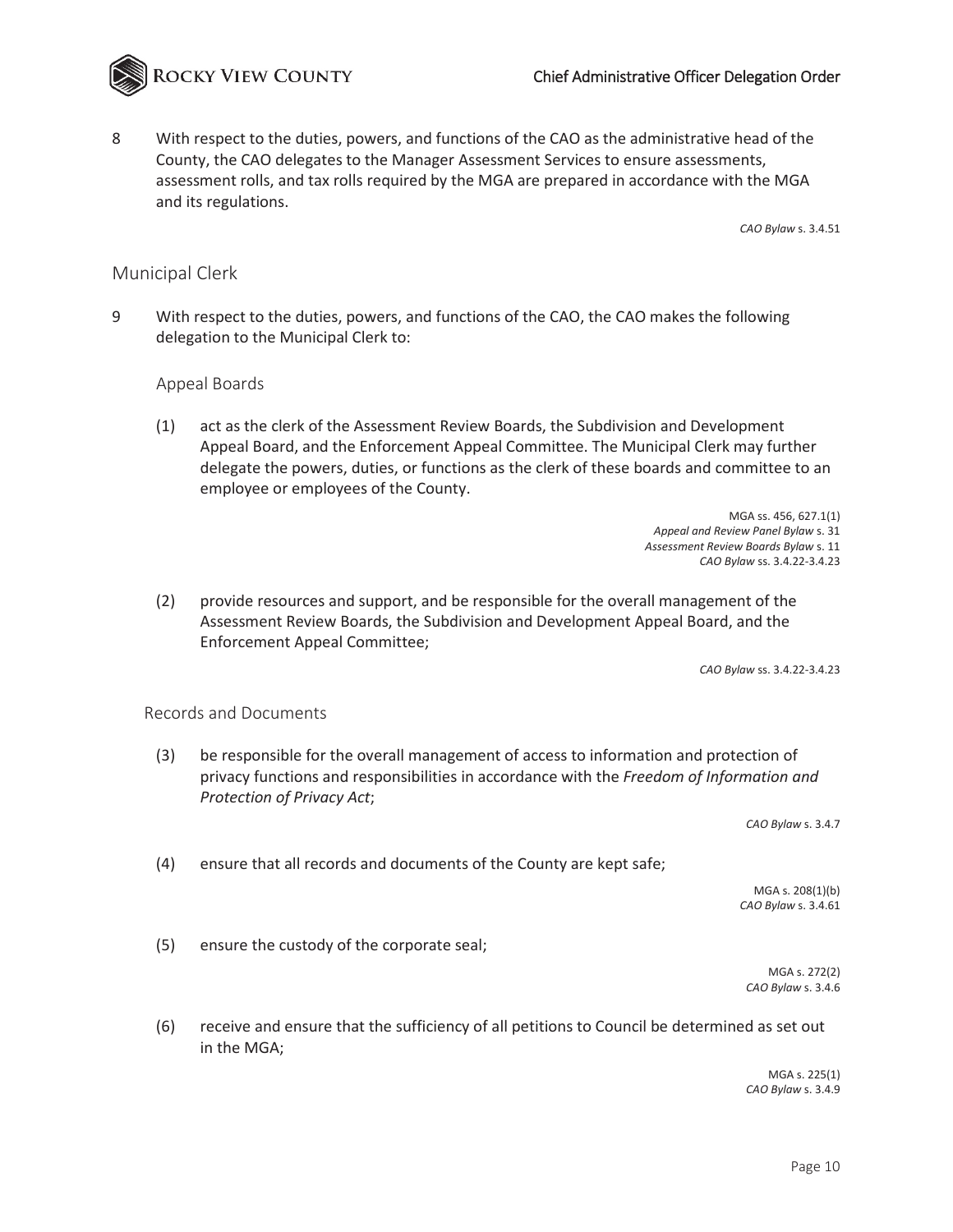(7) accept service of all notices and documents on behalf of the County, unless an enactment, bylaw, or this Order states otherwise;

*CAO Bylaw* s. 3.4.10

(8) provide certification of notices, decisions, documents, and any other certificates of statutory declarations as provided for or required by the MGA, other enactments, and bylaws;

> MGA s. 612(1) *CAO Bylaw* s. 3.4.11

#### Bylaws

(9) sign, along with the Reeve, all bylaws;

ROCKY VIEW COUNTY

*CAO Bylaw* s. 3.4.16.2

(10) prepare administrative consolidations of bylaws;

*CAO Bylaw* s. 3.4.64

#### Census

(11) conduct a census when required by Council and submit population affidavits in accordance with requirements of the MGA;

> MGA ss. 57, 604(b) *CAO Bylaw* s. 3.4.8

#### Elections

(12) act as the returning officer to carry out the duties and responsibilities of a returning officer under the *Local Authorities Election Act*, RSA 2000, c L-21;

*CAO Bylaw* s. 3.4.21

(13) ensure the Minister is sent a list of the Councillors, and any other information the Minister requires, within five days after the Councillors term begins;

*CAO Bylaw* s. 3.4.5

#### Council Meeting Minutes

(14) ensure all minutes of Council meetings are recorded in the English language without note or comment;

*CAO Bylaw* s. 3.4.58

(15) ensure the names of the Councillors present at Council meetings, and members present at Council Committee meetings, are recorded in the minutes;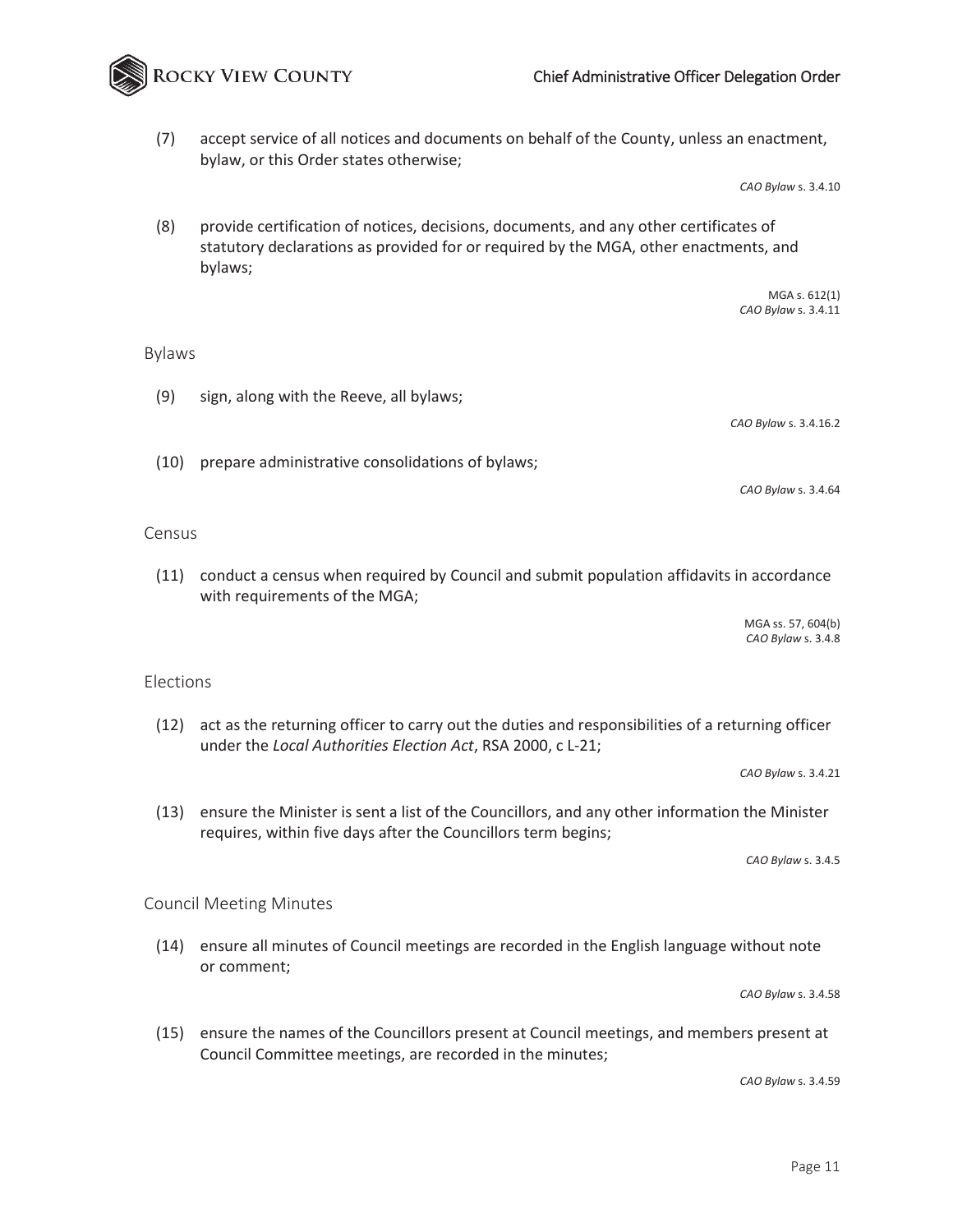### Chief Administrative Officer Delegation Order

(16) ensure the minutes of each Council meeting and Council Committee meeting are provided to Council, or the Council Committee, for adoption at a subsequent Council meeting, or Committee meeting, as the case may be;

*CAO Bylaw* s. 3.4.60

(17) ensure that all minutes of Council, and Council Committee meetings, are signed in conjunction with the person presiding at the meeting.

*CAO Bylaw* s. 3.4.62

(18) sign along with the person presiding at the meeting, all minutes of Council and Council Committee meetings;

*CAO Bylaw* s. 3.4.16.1

Agricultural Service Board

(19) along with the person presiding at the meeting, sign all minutes of the Agricultural Services Board;

*CAO Bylaw* s. 3.4.16.1

(20) ensure the names of the Agricultural Services Board members present at the meeting are recorded;

*CAO Bylaw* s. 3.4.59

(21) ensure the minutes of each Agricultural Services Board meeting are provided to the Board for adoption at a subsequent Council Committee meeting as the case may be;

*CAO Bylaw* s. 3.4.60

Municipal Planning Commission

- (22) prepare agendas and minutes for each Municipal Planning Commission meeting;
- (23) provide notice of each Municipal Planning Commission meeting and each application to be considered at a Municipal Planning Commission meeting;
- (24) prepare and issue notices of decision on behalf of the Municipal Planning Commission; and
- (25) sign decisions and instruments required for endorsements, easements, caveats, development permits, and other documents that are required for development and subdivision.

*Municipal Planning Commission Bylaw* s. 17

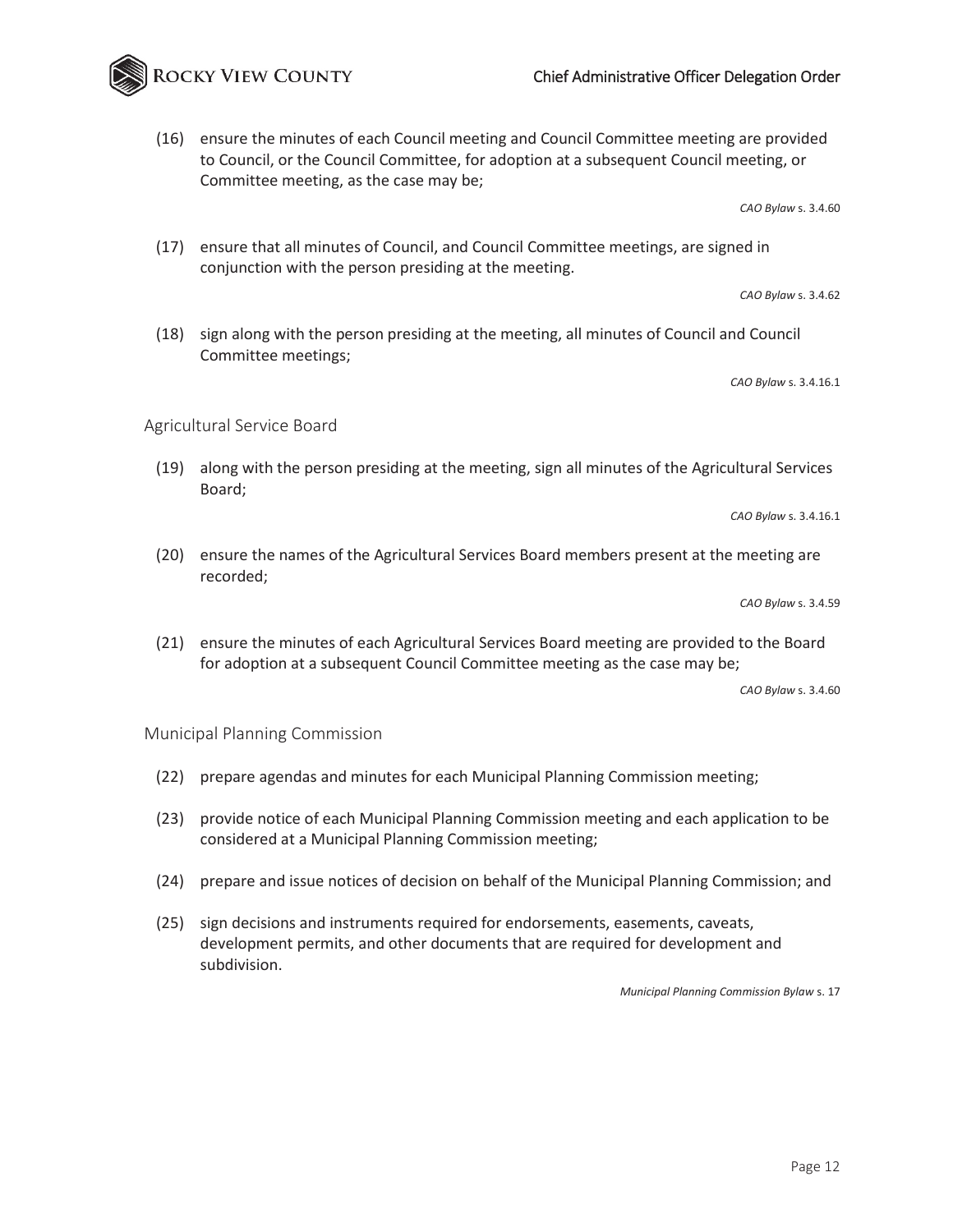

# Part 4 – Operations

Executive Director Operations

- 10 The following departments report to the Executive Director Operations:
	- (1) Agricultural & Environmental Services;
	- (2) Capital Project Management;
	- (3) Operational Services;
	- (4) Transportation Services; and
	- (5) Utility Services.
- 11 With respect to the duties, powers, and functions of the CAO, the CAO makes the following delegation to the Executive Director Operations to:
	- (1) implement all administrative policies, procedures, standards, and guidelines for all matters within the powers of the CAO;

*CAO Bylaw* s. 3.4.12

- (2) instruct legal counsel on any matters involving any potential legal and administrative proceedings involving the County, and without limiting the foregoing:
	- (a) provide legal services to Council, committees, and departments that report to this Executive Director;
	- (b) appear in all legal and administrative proceedings, including commencing, defending and intervening in them to define, enforce, and defend the legal and equitable rights of the County and such other boards, authorities, agencies, and other entities as may be required by Council; and
	- (c) grant and revoke all Powers of Attorney allowing staff of Operations to execute all required documents, including without limitation, discharges, postponements, and affidavits pertaining to land, or an interest therein including those granted prior to the passing of the *CAO Bylaw* C-7350-2014 on April 22, 2014;

*CAO Bylaw* s. 3.4.15

(3) sign alone all orders, contracts, agreements, documents, and certificates that may be required pursuant to any agreement, contract, bylaw, statute, or enactment within the signing limit of \$1,000,000 for departments reporting to this Executive Director;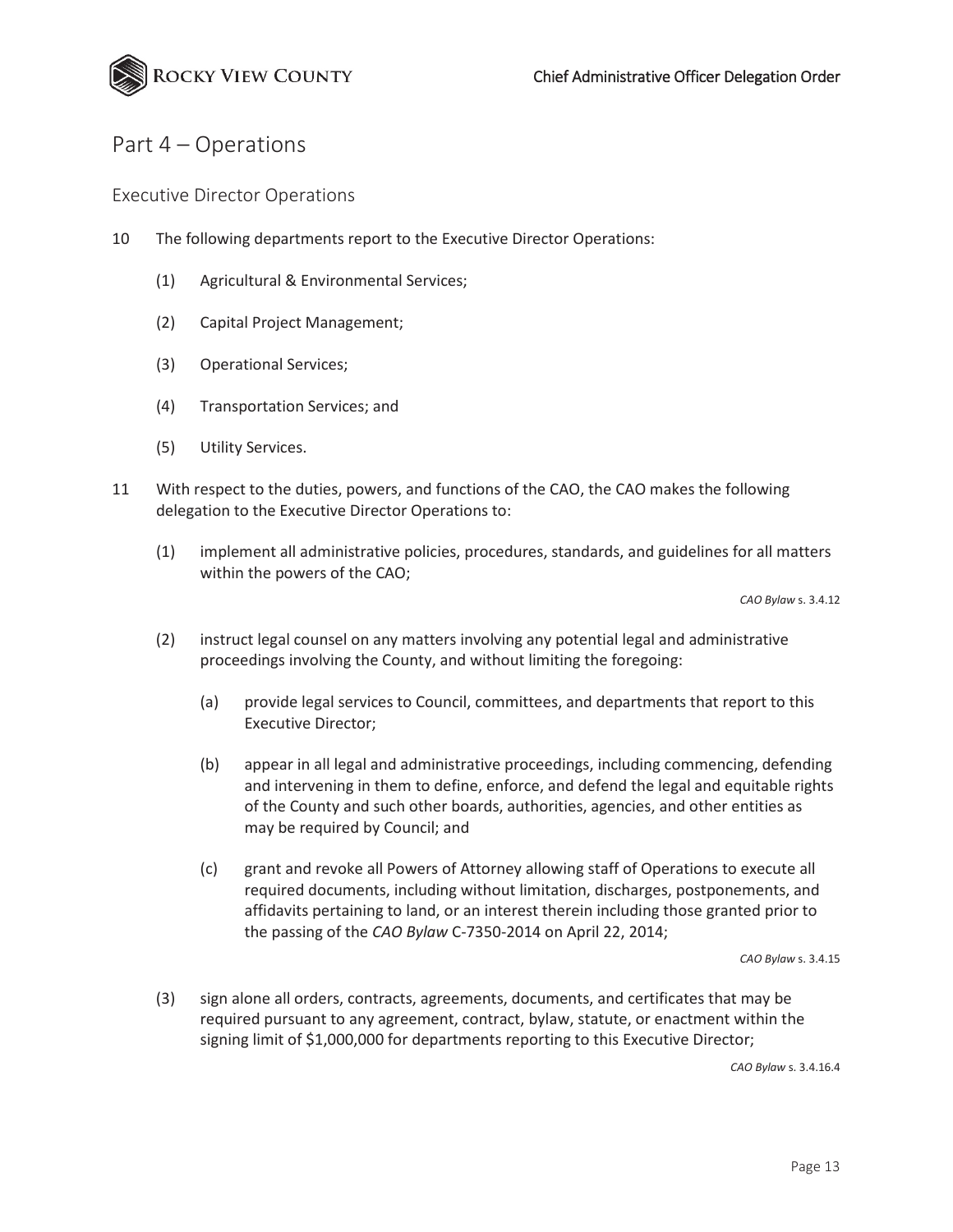

- (4) sub-delegate the signing of all orders, contracts, agreements, documents, and certificates that may be required pursuant to any agreement, contract, bylaw, statute, or enactment within the signing limit of \$1,000,000 for departments reporting to the Executive Director within the following signing limits:
	- (a) up to \$40,000 for Managers;
	- (b) up to \$20,000 for Acting Managers; and
	- (c) up to \$5,000 for Supervisors and Team Leads;
- (5) waive or excuse an individual from paying all or part of a rate or fee set in the *Master Rates Bylaw* in accordance with the conditions set out in the *Master Rates Bylaw*, as amended or replaced from time to time;
- (6) authorize a temporary closure, in whole or part, of any road, at any time, that a construction or maintenance project, on or adjacent to the road, may create a hazard;

MGA s. 25 *CAO Bylaw* s. 3.4.24

- (7) receive all notices as provided for in the following legislation and associated regulations, as amended or replaced from time to time:
	- (a) *Agricultural Pests Act*, RSA 2000, c A-8;
	- (b) *Agricultural Service Board Act*, RSA 2000, c A-10;
	- (c) *Soil Conservation Act*, RSA 2000, c S-15; and
	- (d) *Weed Control Act*, SA 2008, c W-5.1;

#### Personnel Matters

(8) establish administrative policies for the employees of the departments reporting to this Executive Director so that they can carry out the powers, duties, and functions delegated to those employees;

*CAO Bylaw* s. 3.4.65

(1) approve any application for a leave of absence without pay for an employee of a department reporting to this Executive Director when the employee is seeking to be nominated as a candidate in a municipal election;

> LAEA s. 22(5) *CAO Bylaw* s. 3.4.66

(2) supervise, evaluate, direct, hire, fire, discipline, terminate, demote, promote, and transfer employees of the departments that report to this Executive Director;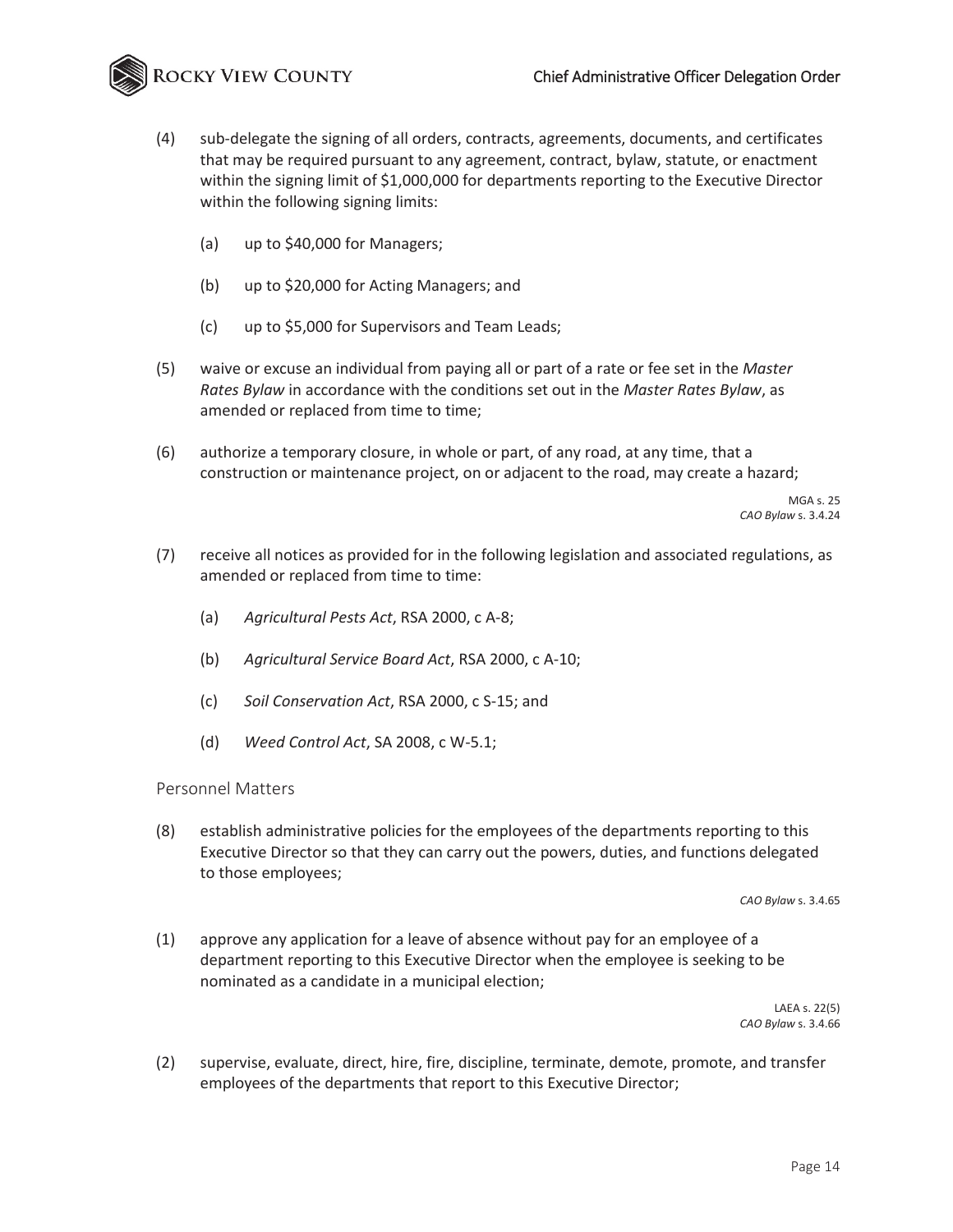

# Agreements & Contracts

(3) for purposes related to the operations of the departments reporting to this Executive Director, retain the services of any individual or corporation, enter into agreements and contracts, and complete all necessary documents required for the provision of such services, provided the expenditure does not exceed the amount approved by Council in its annual budget;

*CAO Bylaw* s. 3.4.27

(4) approve and enter into agreements with external agencies, including other municipalities, for the provision of County goods and services for departments that report to this Executive Director on, at minimum, a full cost-recovery basis;

*CAO Bylaw* s. 3.4.29

- (5) award tenders and enter into agreements and contracts, for the departments that report to this Executive Director, required for the completion of such tenders, in accordance with approved policies subject to the:
	- (a) expenditure being included in an approved budget;
	- (b) tender being subject to a competitive process;

*CAO Bylaw* s. 3.4.35

(6) approve and enter into documents, consents, approvals, acknowledgments, and certificates required for or incidental to any agreement, contract, tender or investment by the departments reporting to this Executive Director;

*CAO Bylaw* s. 3.4.36

(7) make application for, and enter into provincial, federal and other grant funding agreements relating to services provided by the departments that report to this Executive Director;

*CAO Bylaw* s. 3.4.38

(8) approve the settlement of actions, claims, or demands by or against the County involving the departments that report to this Executive Director, including prejudgment interest and court costs up to a maximum of \$50,000;

*CAO Bylaw* s. 3.4.53.4

(9) negotiate and execute on behalf of the County, all encroachment, easement and right-ofway agreements whereby the County grants to third parties an interest in County lands by way of a right-of-way, easement or encroachment right, provided that the Executive Director shall not be authorized in conjunction with the power to authorize the expenditure of any County funds to accommodate such right-of-way, easement or encroachment right. The Executive Director must: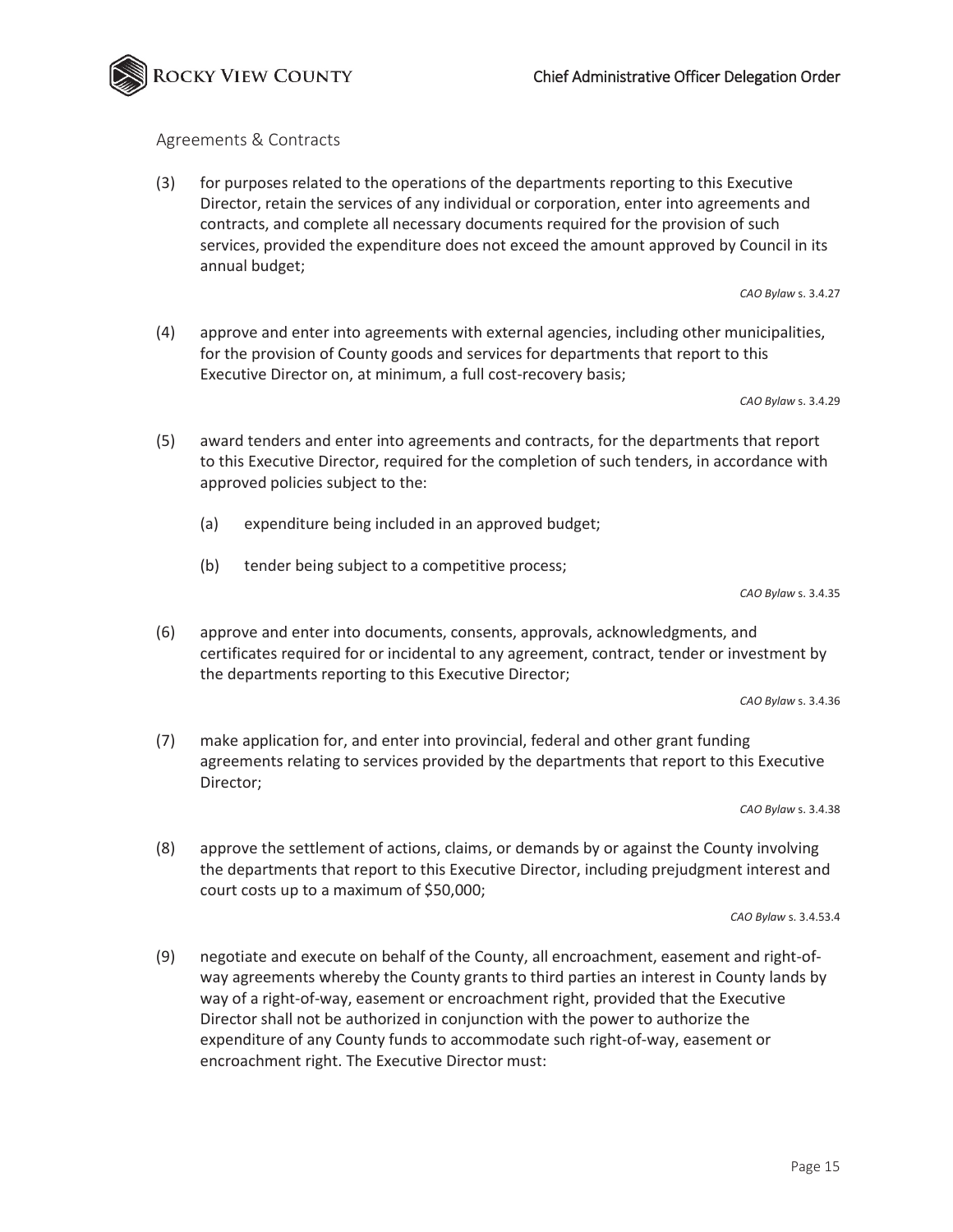**OCKY VIEW COUNTY** 

- (a) impose a charge in relation to the grant and administration of the right-of-way, easement or encroachment right; and
- (b) ensure that such administrative fee is collected from the third party benefiting from such right-of-way, easement or encroachment right, and prior to the execution of such agreement;

*CAO Bylaw* s. 3.4.32

(10) if funds are included in an approved budget, negotiate and execute on behalf of the County all encroachment, easement, licenses of occupation, and right-of-way agreements whereby the County obtains from a third party an interest in lands by way of an encroachment, easement, license of occupation, or right-of-way;

*CAO Bylaw* s. 3.4.33

(11) approve and enter into agreements and contracts involving the disposition or conveyance of burial plots;

> *Cemeteries Act*, RSA 2000, c C-3 *CAO Bylaw* s. 3.4.40

(12) negotiate on behalf of the County, the terms and conditions of development agreements, subject to the conditions of the subdivision or development permit approval, with third parties desirous of developing lands within the County, and execute such development agreements for and on behalf of the County;

*CAO Bylaw* s. 3.4.31

#### Environmental Compliance

(13) implement and maintain administrative policies and programs for the purpose of ensuring County awareness of all environmental requirements, and the duties and responsibilities imposed upon the County under these environmental requirements;

*CAO Bylaw* s. 3.4.68

(14) implement and maintain administrative policies and programs, including training, compliance reporting, and compliance monitoring programs, to ensure that the County's duties and responsibilities under the environmental requirements are met;

*CAO Bylaw* s. 3.4.69

(15) ensure that Council is informed on a monthly basis, or as otherwise required, of the status of the County's compliance with environmental requirements, and any contraventions of these environmental requirements, by County employees officers or contractors or by any third party, including but not limited to, utility franchisees;

*CAO Bylaw* s. 3.4.70

(16) ensure that all breaches of environmental requirements are reported in accordance with applicable regulatory guidelines;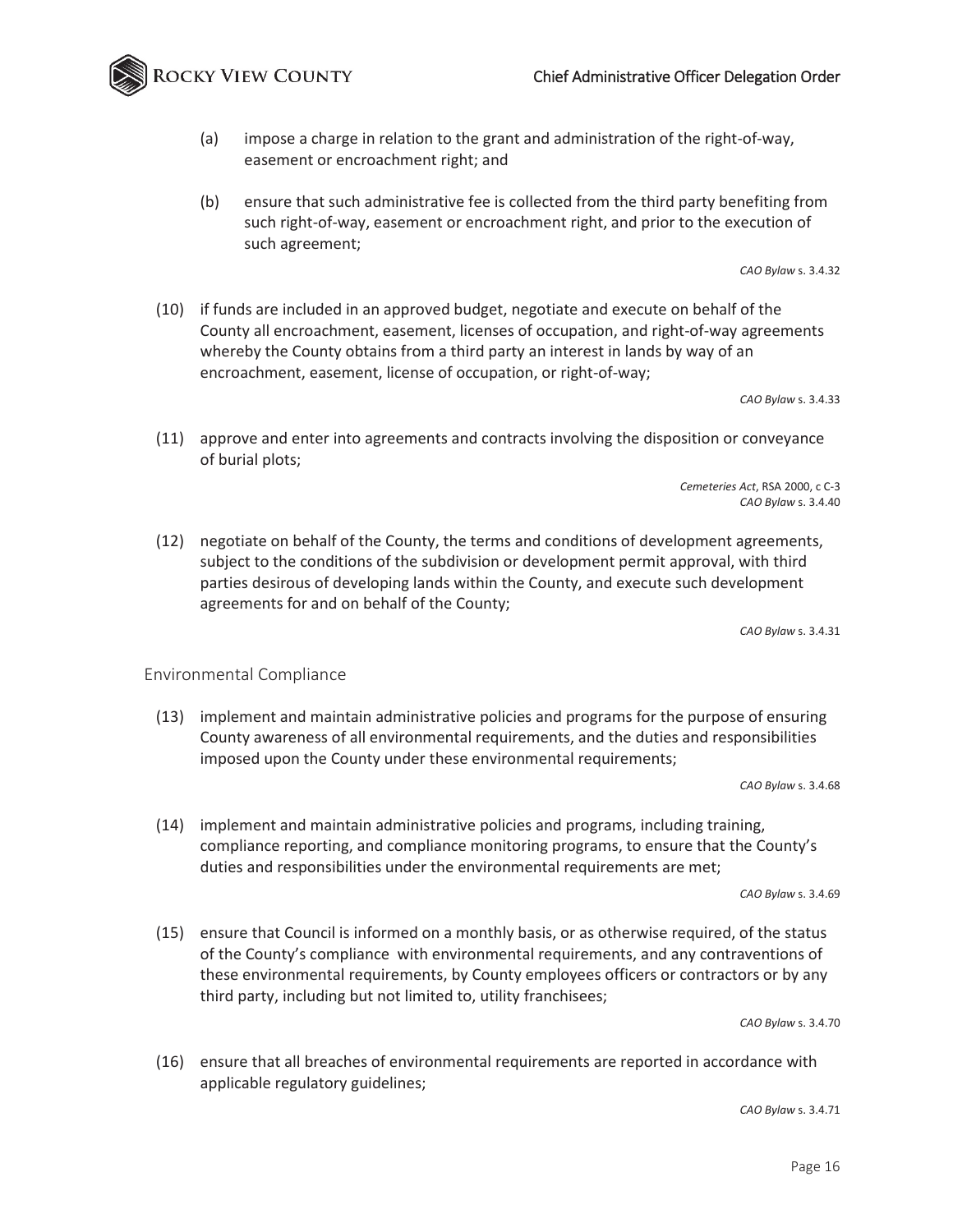ROCKY VIEW COUNTY

(17) require that all agreements with third parties, respecting operations and services provided by or for the benefit of the County and respecting operations and services provided by those third parties for the benefit of consumers within the County (including, without restriction, utility franchise agreements), properly address compliance with all environmental requirement relating to those operations and services;

*CAO Bylaw* s. 3.4.72

#### Roads

(18) authorize the placement from time to time of traffic control devices, including traffic control devices that restrict the speed of vehicles, at any locations considered necessary for controlling highways, subject to the direction, management and control of the County and maintain a record of all locations, which must available to the public for inspection during normal business hours; and

> *Traffic Safety Act*, RSA 2000, c T-6 (TSA), s. 110 *CAO Bylaw* s. 3.4.25

(19) impose road bans and instruct signs to be erected along the highway, that are considered necessary to notify persons using commercial vehicles, of the road ban.

TSA s. 152(3)(4)

#### Agricultural Fieldman

12 With respect to the duties, powers, and functions of the CAO, the CAO delegates to the appointed Agricultural Fieldman, a designated officer as defined in the MGA, appoint a sufficient number of County inspectors to enforce and monitor compliance with the *Agricultural Pests Act*, the *Weed Control Act*, the *Soil Conservation Act*, and their regulations, within the County.

> *Agricultural Pests Act*, RSA 2000, c A-8 s. 10(2) *CAO Bylaw* s. 3.4.19

# Part 5 – Community Development Services

Executive Director Community Development Services

- 13 The following departments report to the Executive Director Community Development Services:
	- (1) Buildings Services;
	- (2) Planning & Development Services; and
	- (3) Recreation, Parks & Community Support.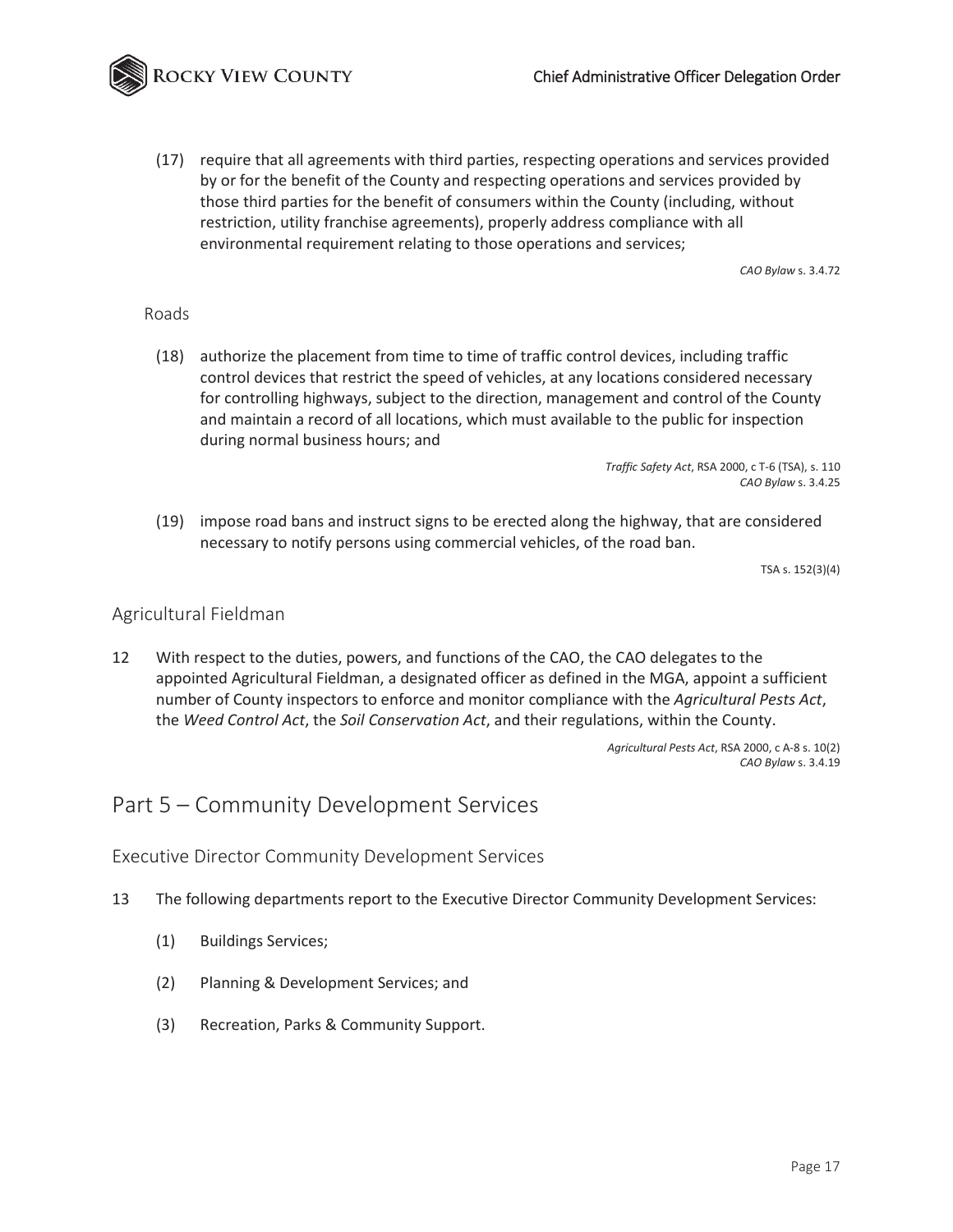ROCKY VIEW COUNTY

- 14 With respect to the duties, powers, and functions of the CAO, the CAO makes the following delegation to the Executive Director Community Development Services to:
	- (1) implement all administrative policies, procedures, standards, and guidelines for all matters within the powers of the CAO;

*CAO Bylaw* s. 3.4.12

- (2) instruct legal counsel on any matters involving any potential legal and administrative proceedings involving the County, and without limiting the foregoing:
	- (a) provide legal services to Council, committees, and departments that report to this Executive Director;
	- (b) appear in all legal and administrative proceedings, including commencing, defending and intervening in them to define, enforce, and defend the legal and equitable rights of the County and such other boards, authorities, agencies, and other entities as may be required by Council; and
	- (c) grant and revoke all Powers of Attorney allowing staff of Community Development Services to execute all required documents, including without limitation, discharges, postponements, and affidavits pertaining to land, or an interest therein including those granted prior to the passing of the *CAO Bylaw* C-7350-2014 on April 22, 2014;

*CAO Bylaw* s. 3.4.15

(3) sign alone all orders, contracts, agreements, documents, and certificates that may be required pursuant to any agreement, contract, bylaw, statute, or enactment within the signing limit of \$1,000,000 for departments reporting to this Executive Director;

- (4) sub-delegate the signing of all orders, contracts, agreements, documents, and certificates that may be required pursuant to any agreement, contract, bylaw, statute, or enactment within the signing limit of \$1,000,000 for departments reporting to the Executive Director within the following signing limits:
	- (a) up to \$40,000 for Managers;
	- (b) up to \$20,000 for Acting Managers; and
	- (c) up to \$5,000 for Supervisors and Team Leads;
- (5) waive or excuse an individual from paying all or part of a rate or fee set in the *Master Rates Bylaw* in accordance with the conditions set out in the *Master Rates Bylaw*, as amended or replaced from time to time;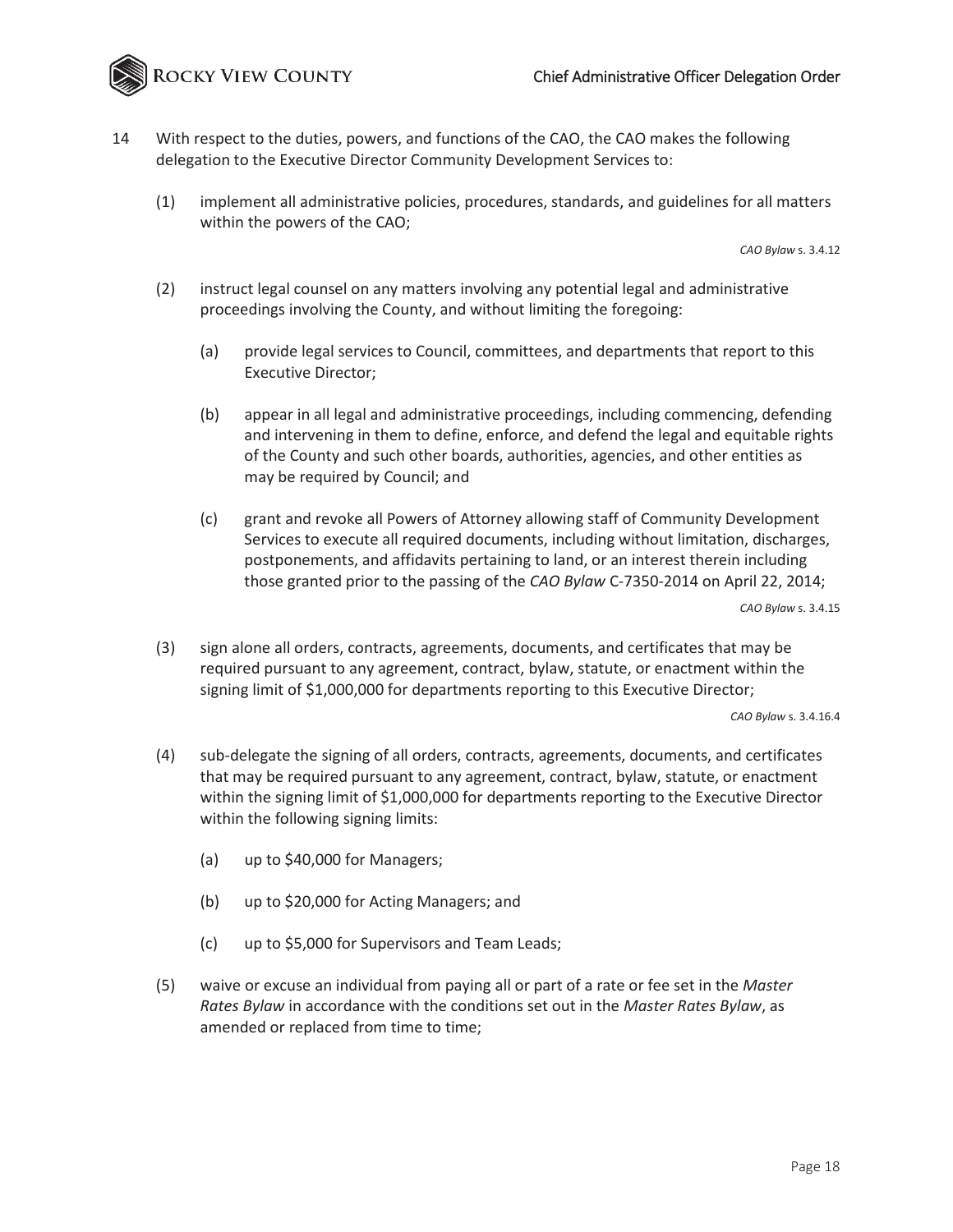

#### Personnel Matters

(6) establish administrative policies for the employees of the departments reporting to this Executive Director so that they can carry out the powers, duties, and functions delegated to those employees;

*CAO Bylaw* s. 3.4.65

(1) approve any application for a leave of absence without pay for an employee of a department reporting to this Executive Director when the employee is seeking to be nominated as a candidate in a municipal election;

> LAEA s. 22(5) *CAO Bylaw* s. 3.4.66

(7) supervise, evaluate, direct, hire, fire, discipline, terminate, demote, promote, and transfer employees of the departments that report to this Executive Director;

#### Agreements & Contracts

(8) for purposes related to the operations of the departments reporting to this Executive Director, retain the services of any individual or corporation, enter into agreements and contracts, and complete all necessary documents required for the provision of such services, provided the expenditure does not exceed the amount approved by Council in its annual budget;

*CAO Bylaw* s. 3.4.27

(9) approve and enter into agreements with external agencies, including other municipalities, for the provision of County goods and services for departments that report to this Executive Director on, at minimum, a full cost-recovery basis;

*CAO Bylaw* s. 3.4.29

- (10) award tenders and enter into agreements and contracts, for the departments that report to this Executive Director, required for the completion of such tenders, in accordance with approved policies subject to the:
	- (a) expenditure being included in an approved budget; and
	- (b) tender being subject to a competitive process;

*CAO Bylaw* s. 3.4.35

(11) approve and enter into documents, consents, approvals, acknowledgments, and certificates required for or incidental to any agreement, contract, tender or investment by the departments reporting to this Executive Director;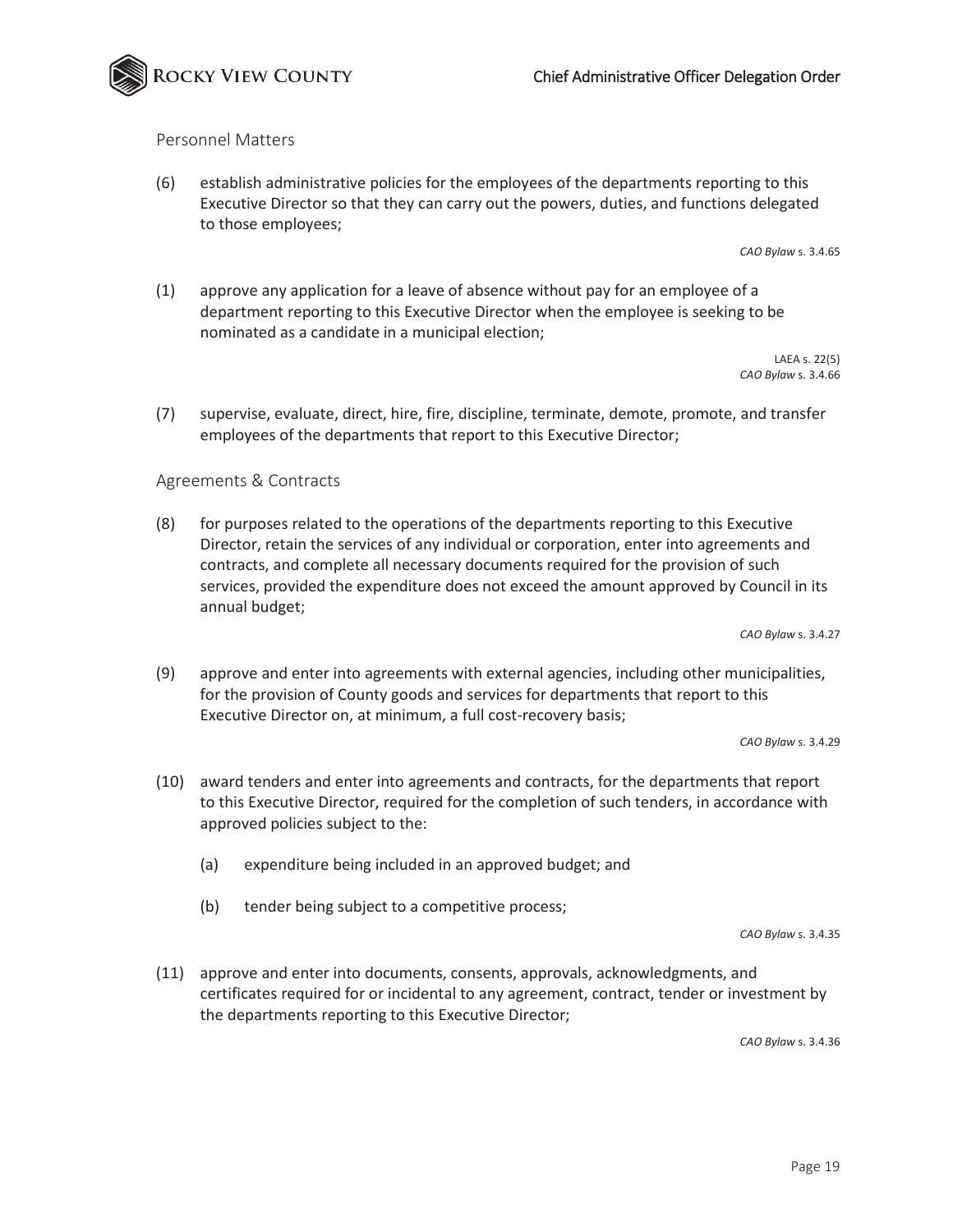

(12) make application for, and enter into provincial, federal and other grant funding agreements relating to services provided by the departments that report to this Executive Director;

*CAO Bylaw* s. 3.4.38

(13) approve the settlement of actions, claims, or demands by or against the County involving the departments that report to this Executive Director, including prejudgment interest and court costs up to a maximum of \$50,000; and

*CAO Bylaw* s. 3.4.53.4

(14) enter into agreements and contracts related to the development and subdivision of land within the County, pursuant to the planning provisions of the MGA, and complete any and all documents required for such a development or subdivision.

*CAO Bylaw* s. 3.4.34

#### Planning & Development Services

#### Development Officer

- 15 With respect to the duties, powers, and functions of the CAO, the CAO makes the following delegation to Development Officers to:
	- (1) fulfill the duties, responsibilities and authority of the Development Authority, as set out in the MGA and the County's *Land Use Bylaw*, as amended from time to time.

MGA ss. 640-643, 650-651 *Land Use Bylaw* s. 9 Bylaw C-4549-95

#### Subdivision Officer

- 16 With respect to the duties, powers, and functions of the CAO, the CAO makes the following delegation to Subdivision Officers to:
	- (1) act as the Subdivision Authority with duties, responsibilities, and authority of the Subdivision Authority, as set out in the MGA and the County's *Subdivision Authority Bylaw*, as amended from time to time; and

MGA ss. 652, 654-657 *Subdivision Authority Bylaw* C-7546-2015 ss. 4.1-4.3, 4.7-4.8

(2) extend the time for endorsement of subdivision plans and for registration of subdivision plans.

> MGA s. 657(6) *CAO Bylaw* s. 3.4.26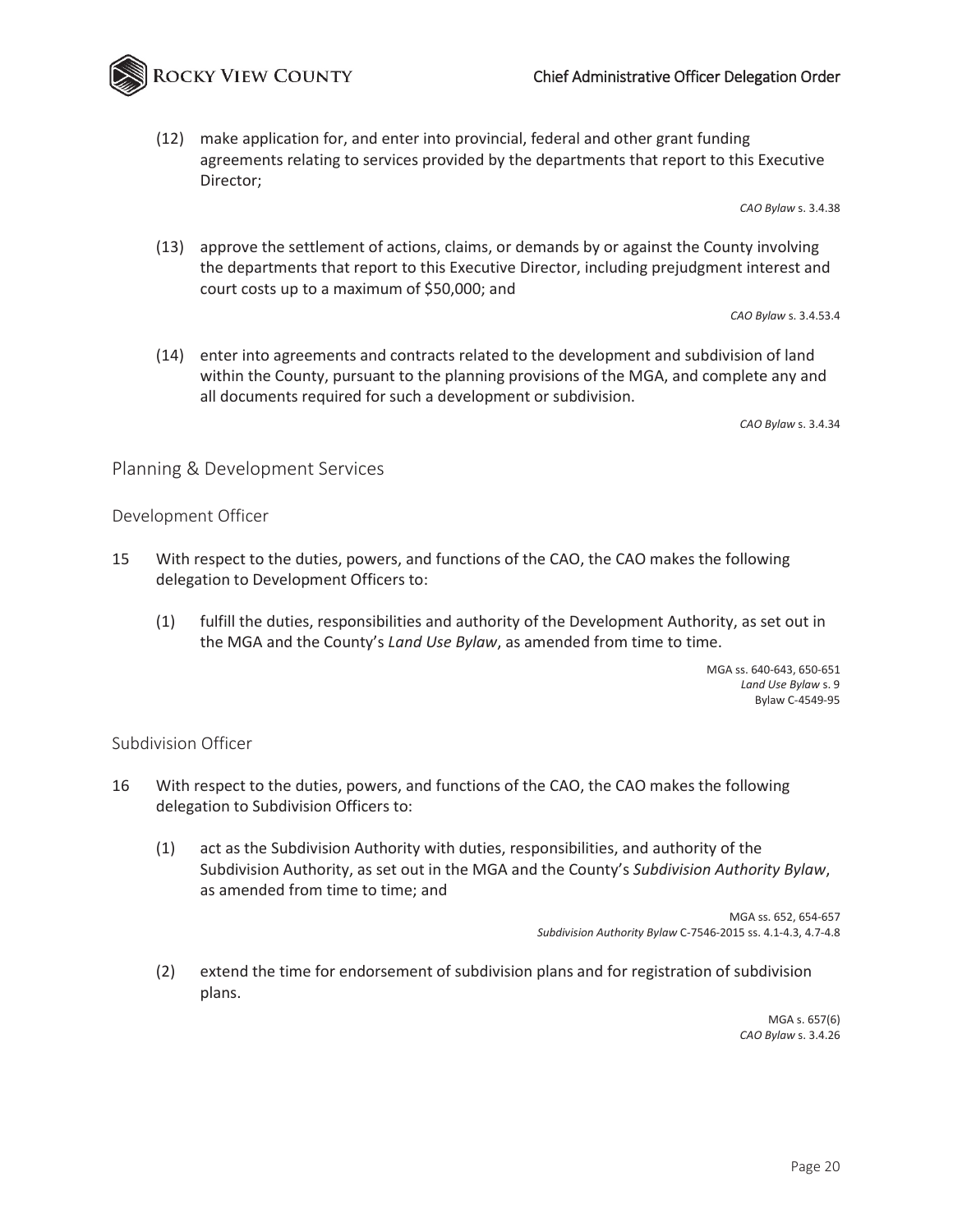

# Development Compliance Officer

| 17 | The CAO appoints Development Compliance Officers as designated officers and the development<br>authority for the purpose of: |                                                                                                                                       |
|----|------------------------------------------------------------------------------------------------------------------------------|---------------------------------------------------------------------------------------------------------------------------------------|
|    | (1)                                                                                                                          | entering property to carry out an inspection, remedy, enforcement or action;                                                          |
|    |                                                                                                                              | MGA s. 542                                                                                                                            |
|    | (2)                                                                                                                          | applying for court authorized inspections and enforcement;                                                                            |
|    |                                                                                                                              | MGA s. 543                                                                                                                            |
|    | (3)                                                                                                                          | issuing an order to remedy a contravention to the MGA, any other legislation that the<br>County is authorized to enforce, or a bylaw; |
|    |                                                                                                                              | MGA s. 545                                                                                                                            |
|    | (4)                                                                                                                          | issuing an order to remedy dangers and unsightly property;                                                                            |
|    |                                                                                                                              | MGA s. 546                                                                                                                            |
|    | (5)                                                                                                                          | remedying dangerous and unsightly property when it is a danger to public safety or<br>property;                                       |
|    |                                                                                                                              | MGA s. 550                                                                                                                            |
|    | (6)                                                                                                                          | taking whatever actions or measures are necessary in an emergency to eliminate the<br>emergency;                                      |
|    |                                                                                                                              | MGA s. 551                                                                                                                            |
|    | (7)                                                                                                                          | issuing an order for a general offence as defined in the Land Use Bylaw; and                                                          |
|    |                                                                                                                              | MGA ss. 557(a.2)-(a.5)                                                                                                                |
|    | (8)                                                                                                                          | issuing a stop order for development, land use or use of building.                                                                    |
|    |                                                                                                                              | MGA ss. 624(1), 645                                                                                                                   |
|    |                                                                                                                              | Part 6 – Community & Business Connections                                                                                             |

## Executive Director Community & Business Connections

- 18 The following departments report to the Executive Director Community & Business Connections:
	- (1) Community Engagement;
	- (2) Customer Care & Support;
	- (3) Information & Technology Services;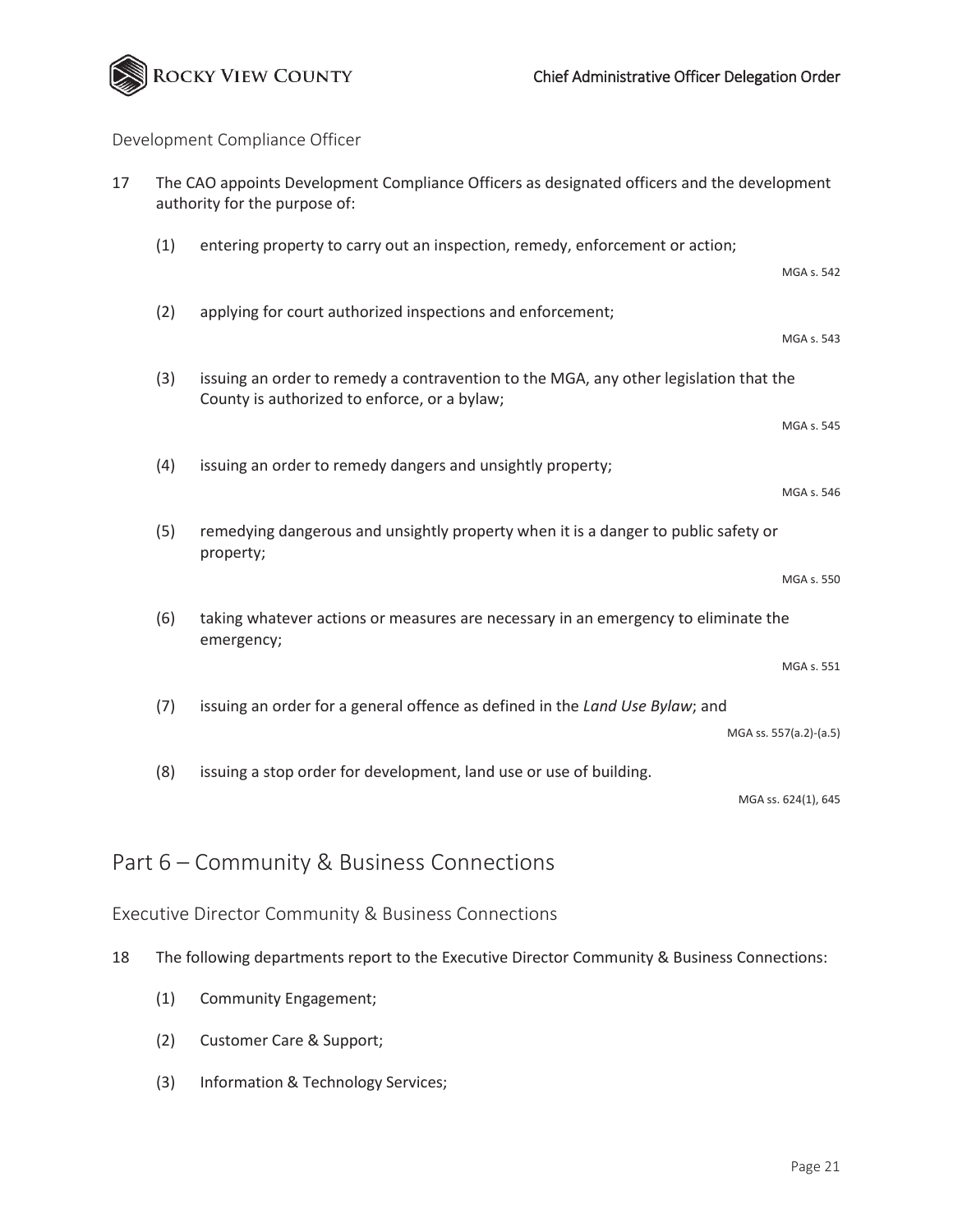

- (4) Fire Services & Emergency Management;
- (5) Marketing & Communication; and
- (6) Municipal Enforcement.
- 19 With respect to the duties, powers, and functions of the CAO, the CAO makes the following delegation to the Executive Director Community & Business Connections to:
	- (1) implement all administrative policies, procedures, standards, and guidelines for all matters within the powers of the CAO;

*CAO Bylaw* s. 3.4.12

- (2) instruct legal counsel on any matters involving any potential legal and administrative proceedings involving the County, and without limiting the foregoing:
	- (a) provide legal services to Council, committees, and departments that report to this Executive Director;
	- (b) appear in all legal and administrative proceedings, including commencing, defending and intervening in them to define, enforce, and defend the legal and equitable rights of the County and such other boards, authorities, agencies, and other entities as may be required by Council; and
	- (c) grant and revoke all Powers of Attorney allowing staff of Community & Business Connections to execute all required documents, including without limitation, discharges, postponements, and affidavits pertaining to land, or an interest therein including those granted prior to the passing of the *CAO Bylaw* C-7350-2014 on April 22, 2014;

*CAO Bylaw* s. 3.4.15

(3) sign alone all orders, contracts, agreements, documents, and certificates that may be required pursuant to any agreement, contract, bylaw, statute, or enactment within the signing limit of \$1,000,000 for departments reporting to this Executive Director;

- (4) sub-delegate the signing of all orders, contracts, agreements, documents, and certificates that may be required pursuant to any agreement, contract, bylaw, statute, or enactment within the signing limit of \$1,000,000 for departments reporting to the Executive Director within the following signing limits:
	- (a) up to \$40,000 for Managers;
	- (b) up to \$20,000 for Acting Managers; and
	- (c) up to \$5,000 for Supervisors and Team Leads;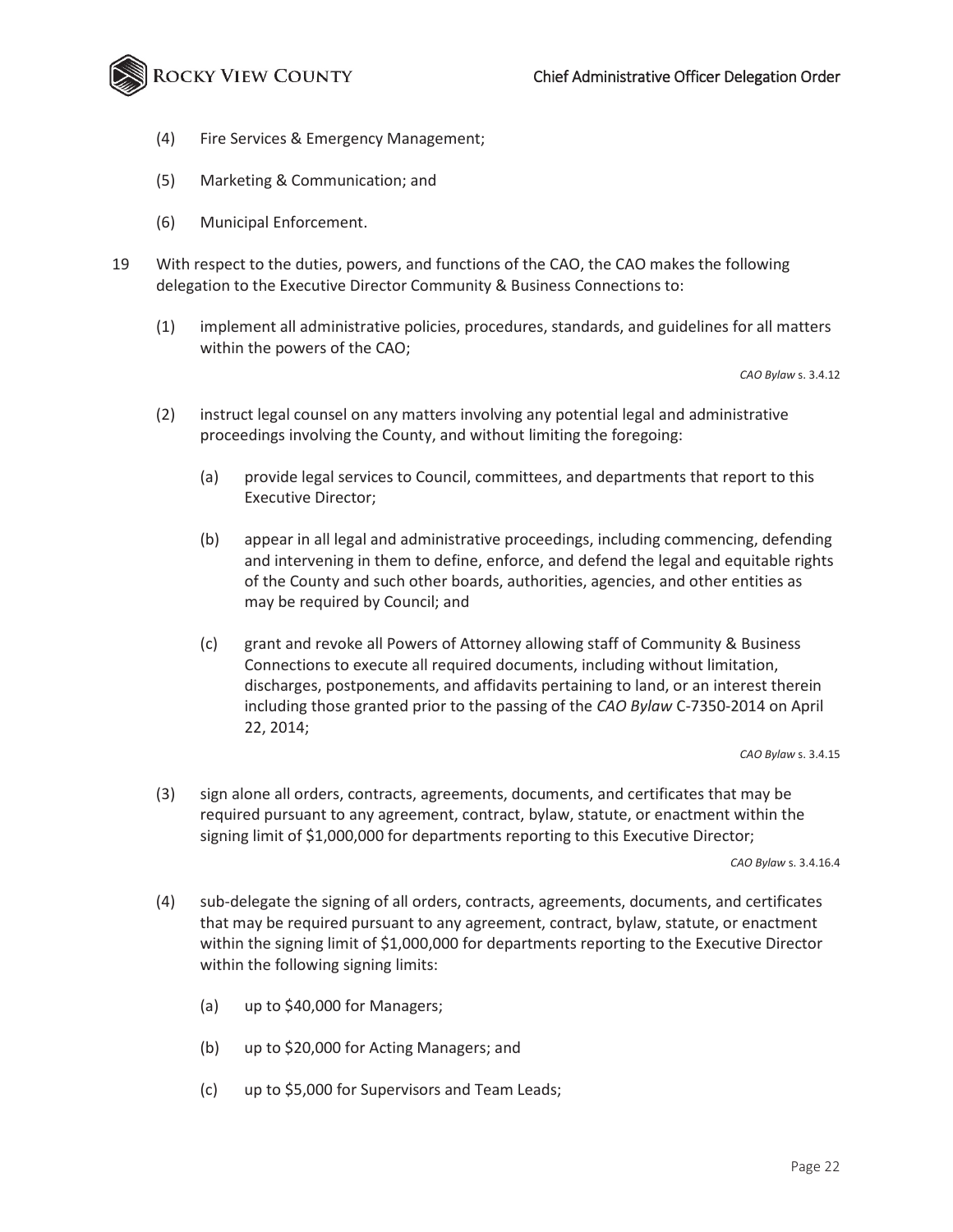

(5) waive or excuse an individual from paying all or part of a rate or fee set in the *Master Rates Bylaw* in accordance with the conditions set out in the *Master Rates Bylaw*, as amended or replaced from time to time;

#### Personnel Matters

(6) establish administrative policies for the employees of the departments reporting to this Executive Director so that they can carry out the powers, duties, and functions delegated to those employees;

*CAO Bylaw* s. 3.4.65

(1) approve any application for a leave of absence without pay for an employee of a department reporting to this Executive Director when the employee is seeking to be nominated as a candidate in a municipal election;

> LAEA s. 22(5) *CAO Bylaw* s. 3.4.66

(7) supervise, evaluate, direct, hire, fire, discipline, terminate, demote, promote, and transfer employees of the departments that report to this Executive Director;

#### Agreements & Contracts

(8) for purposes related to the operations of the departments reporting to this Executive Director, retain the services of any individual or corporation, enter into agreements and contracts, and complete all necessary documents required for the provision of such services, provided the expenditure does not exceed the amount approved by Council in its annual budget;

*CAO Bylaw* s. 3.4.27

(9) approve and enter into agreements with external agencies, including other municipalities, for the provision of County goods and services for departments that report to this Executive Director on, at minimum, a full cost-recovery basis;

*CAO Bylaw* s. 3.4.29

- (10) award tenders and enter into agreements and contracts, for the departments that report to this Executive Director, required for the completion of such tenders, in accordance with approved policies subject to the:
	- (a) expenditure being included in an approved budget; and
	- (b) tender being subject to a competitive process;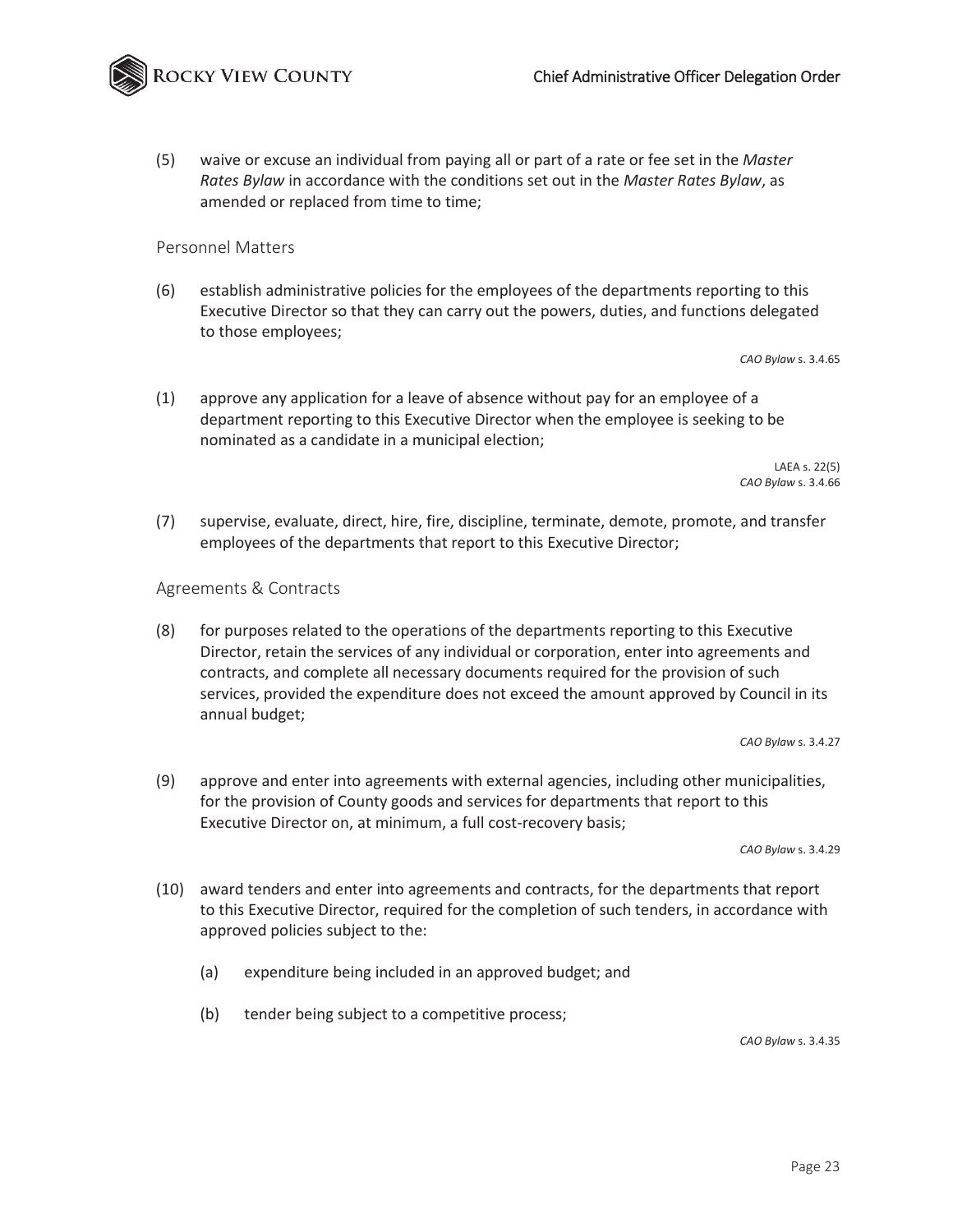## Chief Administrative Officer Delegation Order

(11) approve and enter into documents, consents, approvals, acknowledgments, and certificates required for or incidental to any agreement, contract, tender or investment by the departments reporting to this Executive Director;

*CAO Bylaw* s. 3.4.36

(12) make application for, and enter into provincial, federal and other grant funding agreements relating to services provided by the departments that report to this Executive Director;

*CAO Bylaw* s. 3.4.38

(13) approve the settlement of actions, claims, or demands by or against the County involving the departments that report to this Executive Director, including prejudgment interest and court costs up to a maximum of \$50,000;

*CAO Bylaw* s. 3.4.53.4

Emergency Plans, Programs, and Expenditures

(14) approve and enter into agreements with, and make payments or grants to persons, organizations, or governments for the provision of services in the development or implementation of emergency plans or programs, including mutual aid plans and programs; and

*CAO Bylaw* s. 3.4.28

(15) expend monies, in cases where a local state of emergency has been declared, that is not an approved budget, and subsequently report to Council on the implication of these expenditures.

*CAO Bylaw* s. 3.4.55

#### Manager Municipal Enforcement

- 20 With respect to the duties, powers, and functions of the CAO, the CAO makes the following delegation to the Manager Municipal Enforcement to:
	- (1) carry out inspections, remedies, enforcement, or actions pursuant to the MGA where the Act, or any other enactment or bylaw authorizes or requires anything to be inspected, remedied, enforced or done by the County.

MGA ss. 640-643, 650-651 *CAO Bylaw* s. 3.4.19 *Land Use Bylaw* s. 9

(2) make determinations and issue orders pursuant to the MGA or any other statute, enactment, or bylaw which the County is authorized to enforce, including without limitation, matters related to dangerous or unsightly property.

> MGA ss. 545-546 *CAO Bylaw* s. 3.4.20